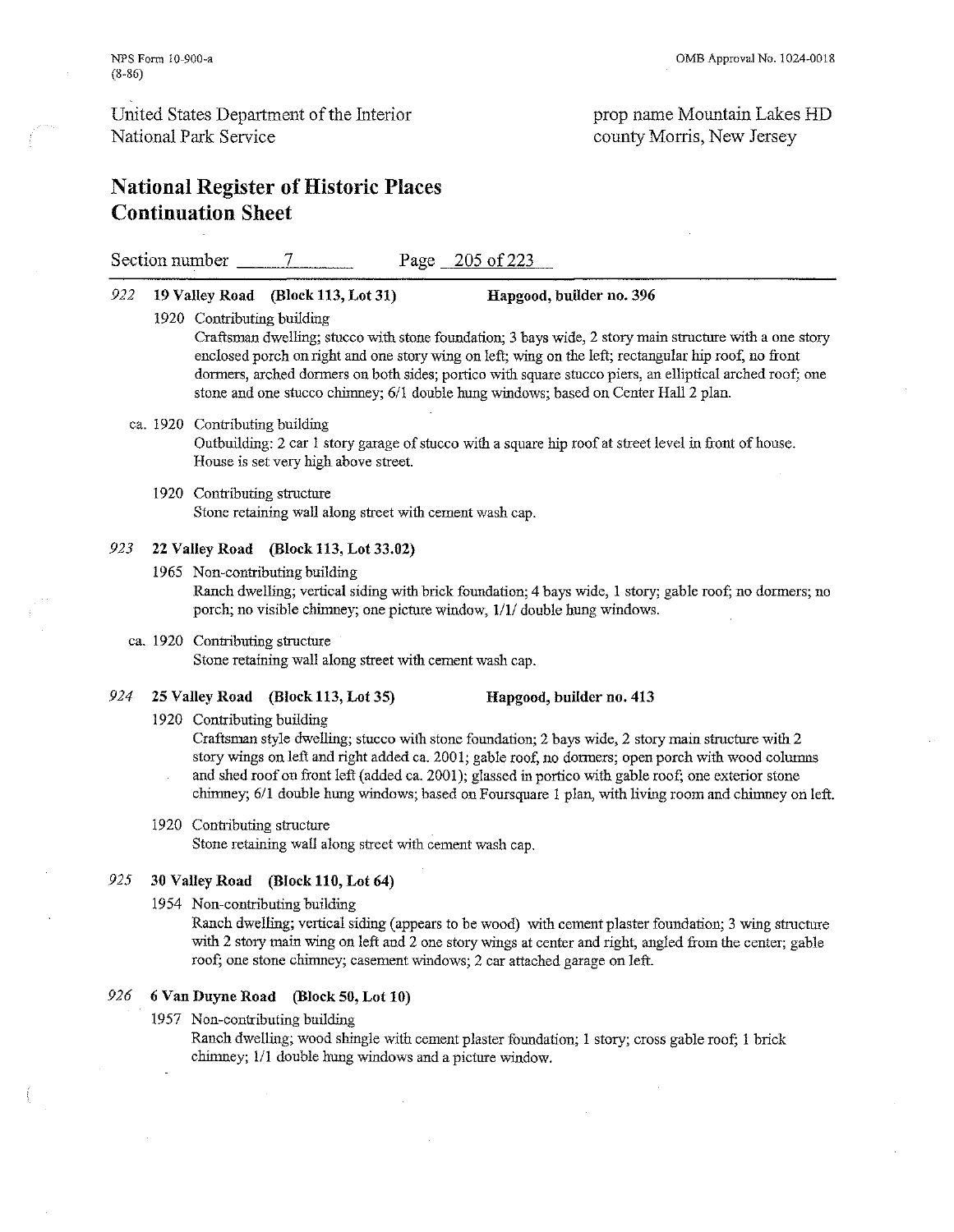### prop name Mountain Lakes HD county Morris, New Jersey

# National Register of Historic Places Continuation Sheet

Section number 7 Page 206 of 223

#### 927 9 Van Duyne Road (Block 49, Lot 38.02)

- 1981 Non-contributing building Photo 47 International style dwelling; vertical wood siding, unseen foundation; 1 story on street, but property drops precipitously and house is 2 stories to rear; flat roof; casement windows typical. House is entered by crossing a bridge.
- ca. 1920 Contributing structure Stone retaining wall along street with cement wash cap.

#### 928 11 Van Duyne Road (Block 49, Lot 40.01)

1952 Non-contributing building

Dwelling; stucco and brick with no visible foundation; tri-partite house of 2 stories; gable roof with two cross gable pedimented bays, one at each end; wide porch with Doric columns, hip roof and pediment at entry; 1 cement stucco chimney; 8/8 double hung windows typical.

#### 929 28 West Shore Road (Block 31, Lot 84)

o Non-contributing building

Dwelling; vertical wood siding with cement plaster foundation; 3 bays, 1 and 2 stories; gable roofs; wood sided chinmey; casement windows.

### *930* 34 West Shore Road (Block 31, Lot 80.02)

1956 Non-contributing building

Dwelling; vertical wood siding with cement plaster foundation; 2 bays, 2 story; gable roof; small gable dormer; entry is through wood pergola; 1 interior stucco chimney; casement windows.

1956 Non-contributing building Outbuilding: 2 car I 112 story garage of vertical wood siding with gable roof and shed dormer.

### 931 39 West Shore Road (Block 24, Lot 13)

1968 Non-contributing building

Colonial Revival style dwelling; wood clapboard with cement plaster foundation; 2 story main structure with 1 story wing with garage below and small 1 story sunroom; porch with gable roof and square piers; interior brick chirmey;  $12/12$  and  $8/12$  double hung windows.

### 932 40 West Shore Road (Block 31, Lot 77)

1959 Non-contributing building

Ranch dwelling; wood shingle and brick with cement plaster foundation; 1 story with attached garage; gable roof, gable dormer; I interior brick chimney; *6/6* double hung windows with shutters.

#### 933 43 West Shore Road (Block 24, Lot 14)

2004 Non-contributing building

Colonial Revival style dwelling; wood shingle and brick with cement plaster foundation; 2 story main structure with I story wing attached to garage; gable roof; I brick chimney; *6/6* double hung windows and multi-paned picture windows with shutters. Second floor overhangs first floor.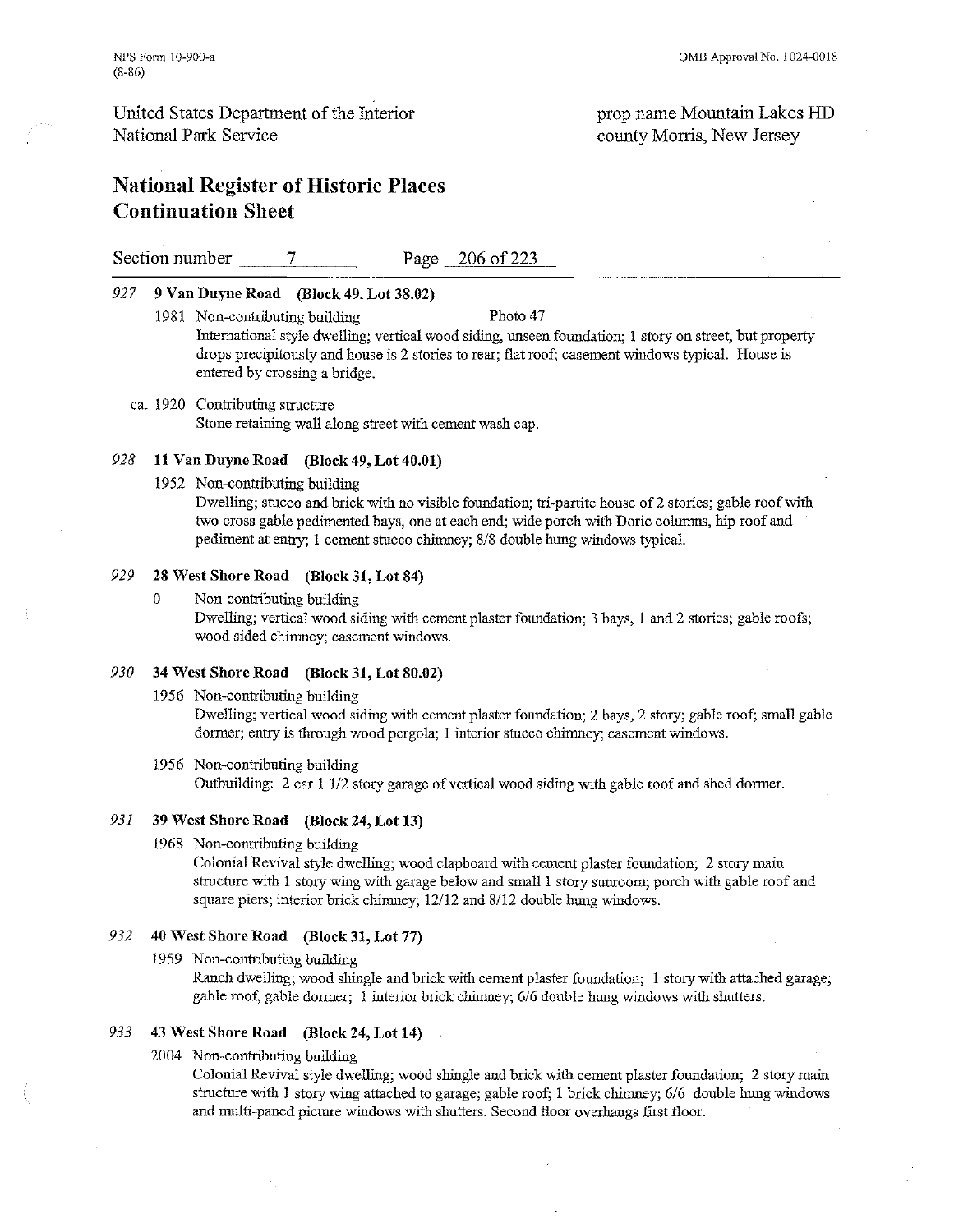### prop name Mountain Lakes HD county Morris, New Jersey

# National Register of Historic Places Continuation Sheet

Section number 7 Page 207 of 223

#### 934 48 West Shore Road (Block 31, Lot 73)

2004 Non-contributing building

Under construction. Dwelling; cedar shakes and stone foundation; 1 and 2 stories; hip roofs; 2 stone chimneys; casement windows. Replaced ranch dwelling built in 1960.

#### 935 54 West Shore Road (Block 31, Lot 69)

1933 Contributing building

Colonial Revival style dwelling; wood clapboard with cement plaster foundation; 2 bays, 2 story; gable roof; portico with gable roof and wood posts; 2 stone chimneys, one on each gable end; 6/1 and 811 double hung windows.

#### 936 5 Wilcox Drive (Block 86, Lot 46)

1959 Non-contributing building

Expanded ranch dwelling; lap siding except at front entry which is brick, cement plaster foundation; 2 story main portion with I story right side attached garage; gable roof with 1 story cross gable at front. left side; entry has shed roof and wood posts; *8/8* and *6/6* double hung windows.

#### 937 6 Wilcox Drive (Block 86.01, Lot 28)

ca. 1950 Non-contributing building Photo 48 Colonial Revival style dwelling; cedar shakes with cement plaster foundation; 3 bays, 2 story main

block with attached I story left side wing; entry porch with wood posts and shed roof; brick chimney; *6/6* double huug windows with shutters.

#### 938 7 Wilcox Drive (Block 86, Lot 45)

1959 Non-contributing building

Split level dwelling; clapboard siding with cement plaster foundation; 4 bays, 2 stories; hip roof with gable at entry bay; semi-recessed entry with wood posts and shed roof; brick chimney; *6/6* double hung windows typical and one picture window, shutters.

### 939 10 Wilcox Drive (Block 86.01, Lot 29)

ca. 1960 Non-contributing building

Colonial Revival style dwelling; cedar shake siding with cement plaster foundation; 2 bays, 2 stories; gable roof; entry porch with wood post, shed roof; brick chimney; *6/6* double hung windows typical, 1 picture window; shutters.

### *940* 11 Wilcox Drive (Block 86, Lot 44)

1960 Non-contributing building

Dwelling clapboard siding with cement plaster foundation; 4 bays, 2 stories; hip roof with gable entry bay; front entry has wood columns; brick chimney; multi -paned casement windows typical, I fixed semi-circular transom.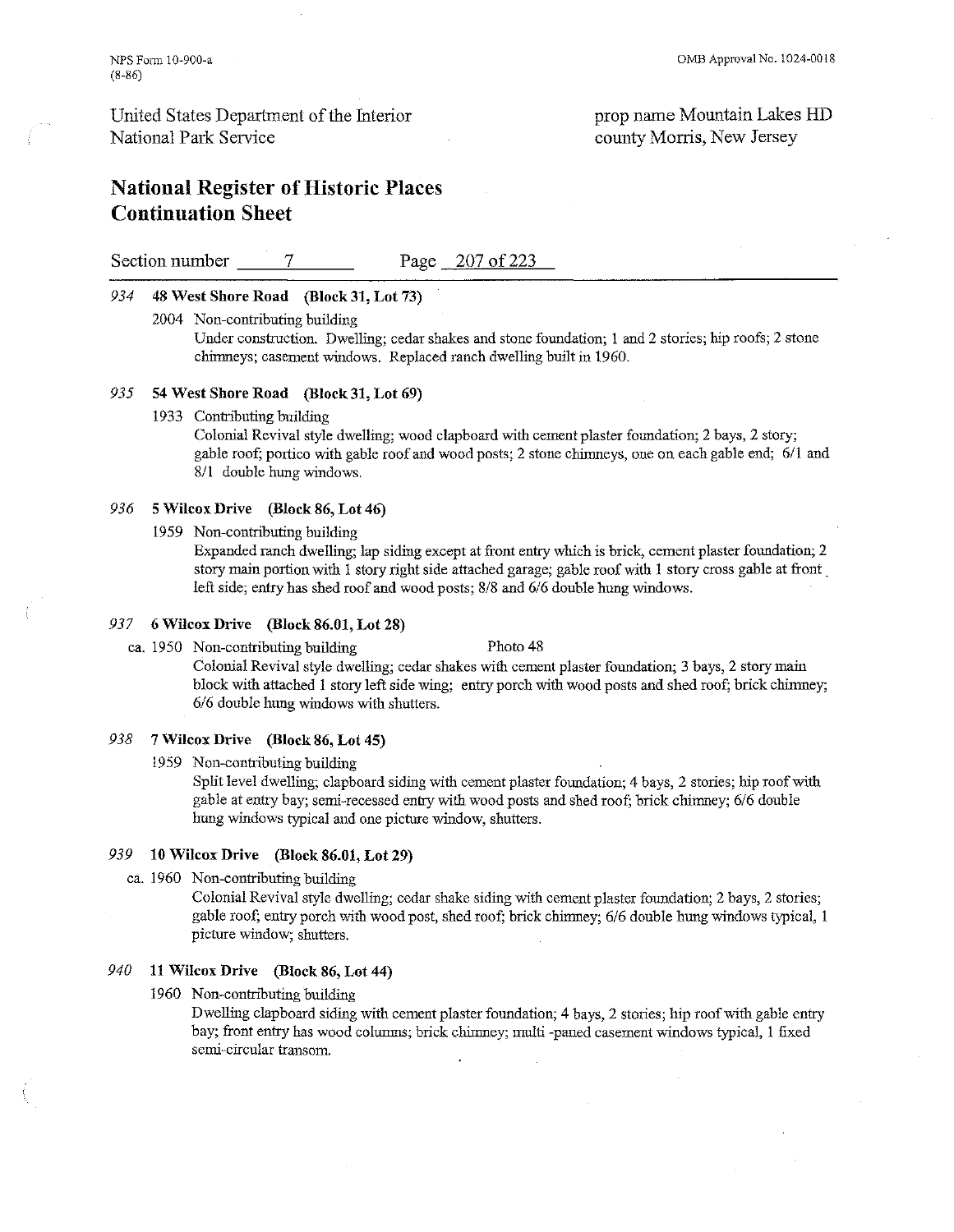# **National Register** of Historic **Places Continuation Sheet**

Section number 7 Page 208 of 223

#### 941 **14 Wilcox Drive (Block 86.01, Lot 30)**

ca. 1960 Non-contributing building

Colonial Revival style dwelling; lap siding with cement plaster foundation and brick edging on entry porch; 3 bays, 2 story main structure with 1 story left wing; entry porch across 2 story block with wood posts and wood railing; brick chimney; 6/6 double hung windows typical, one pictnre window, **shutters.** 

#### 942 **15 Wilcox Drive (Block 86, Lot 43)**

1960 Non-contributing building

Expanded ranch dwelling; lap siding with cement plaster foundation; 3 bay 2 story main block with attached I story right side gable roof garage; gable roof; brick chimney; 8/1 double hung windows typical.

#### 943 **18 Wilcox Drive (Block 86.01, Lot 31)**

ca. 1960 Non-contributing building

Dwelling; brick and lap siding with cement plaster foundation; 3 bays, 2 story main structure with right side attached two car 1 story gable roof garage; hip roof; large broken pediment over front entry; no visible chimney; multi-paned casements typical, 2 bay windows on 1st floor.

#### 944 **19 Wilcox Drive (Block 86, Lot 42)**

1962 Non-contributing building

Expanded ranch dwelling; brick 1st floor and foundation with aluminum or vinyl siding above; 3 bays - one story right and left side, 2 story middle; gable roof; brick chimney; awning windows.

#### 945 **30 Wilcox Drive (Block 86.01, Lot 34)**

ca. 1960 Non-contributing building

Colonial Revival style dwelling; aluminum or vinyl siding with cement plaster foundation on garage, aluminum or vinyl 2nd floor and brick on I st floor and foundation on house; 3 bays, 2 story house with attached 1 story garage; gable roof; 4 2-story columns at front; brick chimney; 6/6 double hung windows and one box bay with picture window flanked by 6/6 double hung windows.

#### 946 **34 Wilcox Drive (Block 86.01, Lot 35)**

ca. 1960 Non-contributing building

Colonial Revival style dwelling; clapboard with cement plaster foundation; 3 bays, 2 stories; gable roof, one engaged gable dormer at left side 2nd floor; brick chimney; 6/6 double hung windows and one box bay with picture window flanked by 6/6 double hung windows.

#### ca. 1960 Non-contributing structure Unmortared stone retaining walls.

prop name Mountain Lakes lID county Morris, New Jersey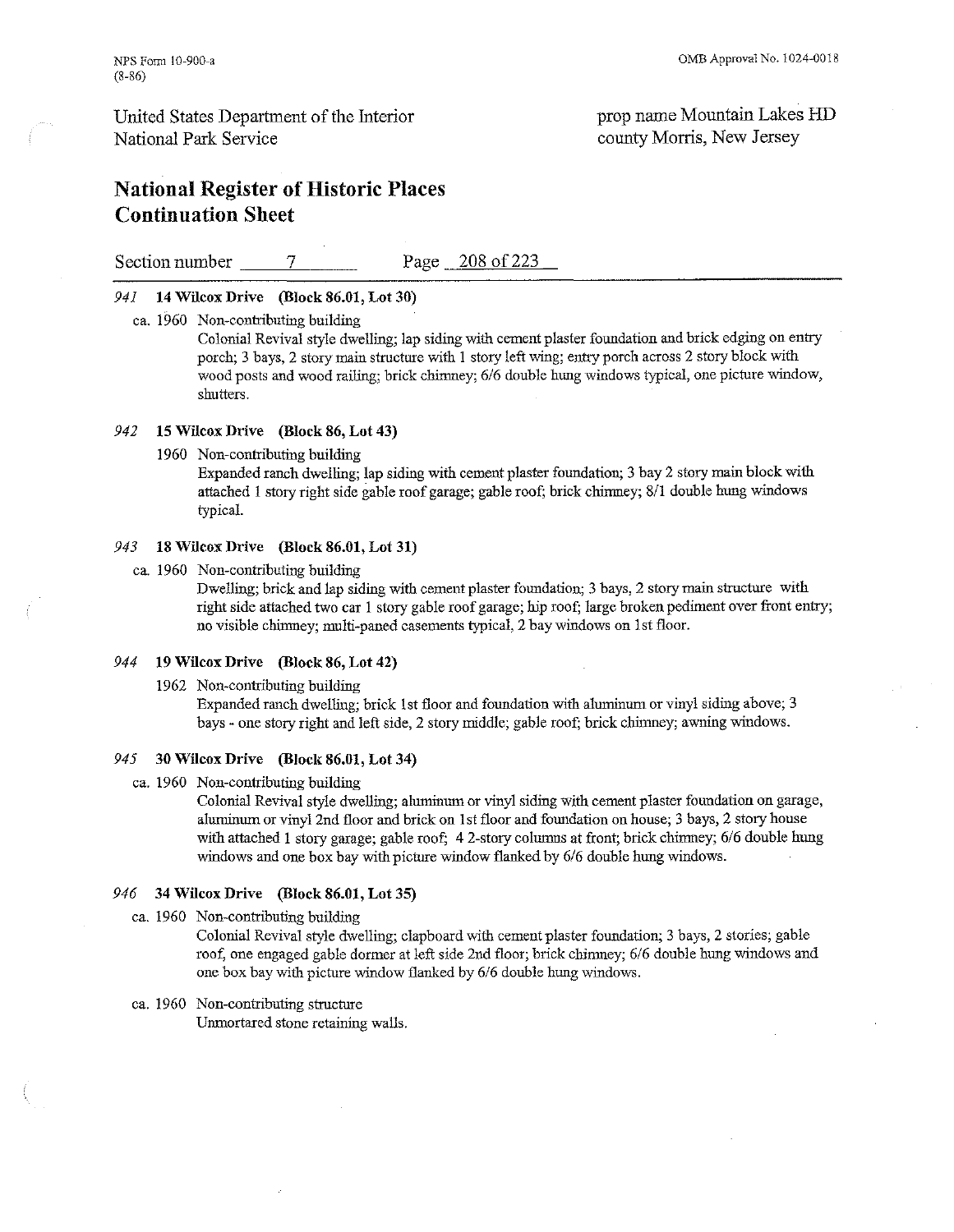prop name Mountain Lakes HD county Morris, New Jersey

# National Register of Historic Places Continuation Sheet

Section number  $\frac{7}{2}$  Page 209 of 223

#### 947 38 Wilcox Drive (Block 86.01, Lot 36)

- ca. 1960 Non-contributing building Ranch dwelling; vertical wood siding with brick foundation; 2 bays, I story; cross gable roof; brick chimney; casement and sliding glass doors.
- ca. 1960 Non-contributing structure Umnortared stone retaining walls.

#### 948 41 Wilcox Drive (Block 86, Lot 39)

1969 Non-contributing building

Colonial Revival style dwelling; cedar shakes with cement plaster foundation; 3 bays with I story left side wing, 2 stories; gable roof; gable entry hood; no visible chimney; 111 double hung windows.

#### 949 42 Wilcox Drive (Block 86.01, Lot 37)

ca. 1960 Non-contributing building

Dwelling; vinyl or aluminum siding and brick with cement plaster foundation; 3 bays, 2 story main structure with I story left side attached garage; gable roof; recessed entry with brick arch; no visible chimney; casement and copper roofed bay windows.

### *950* 46 Wilcox Drive (Block 86.01, Lot 38)

ca. 1960 Non-contributing building

Colonial Revival style dwelling; brick and clapboard with cement plaster foundation; 3 bays, 2 stories with I story left side attached garage; gable roof; pedimented cross gable at entry bay; brick chimney; III double hung windows.

#### 951 2 Woodland Avenne (Block 129.01, Lot 1.01)

1935 Contributing building

Dwelling; wood siding with brick foundation; I story; gable roof; entry porch has wood piers; 1 brick chimney; casement and 6/6 double hung windows.

#### 952 6 Woodland Avenue (Block 129.01, Lot 1.02)

1935 Contributing building

Dwelling; lap and cedar shake siding with stone foundation; 2  $1/2$  stories; gambrel roof, gambrel and gable dormers; porch has wood piers with a shed roof and wraps around to right side of house, becomes a gable over front door; 2 brick chimoeys; *6/1* double hung windows.

### 953 7 Woodland Avenne (Block 128, Lot 1)

1936 Contributing building

Dwelling; stone and cedar shake siding with stone foundation; 3 bays,1 story; gable roof, gable dormers; I brick chimney; 6/6 double huug windows.

#### ca. 1936 Contributing building

Outbuilding: One 2 car stone garage with hip roof.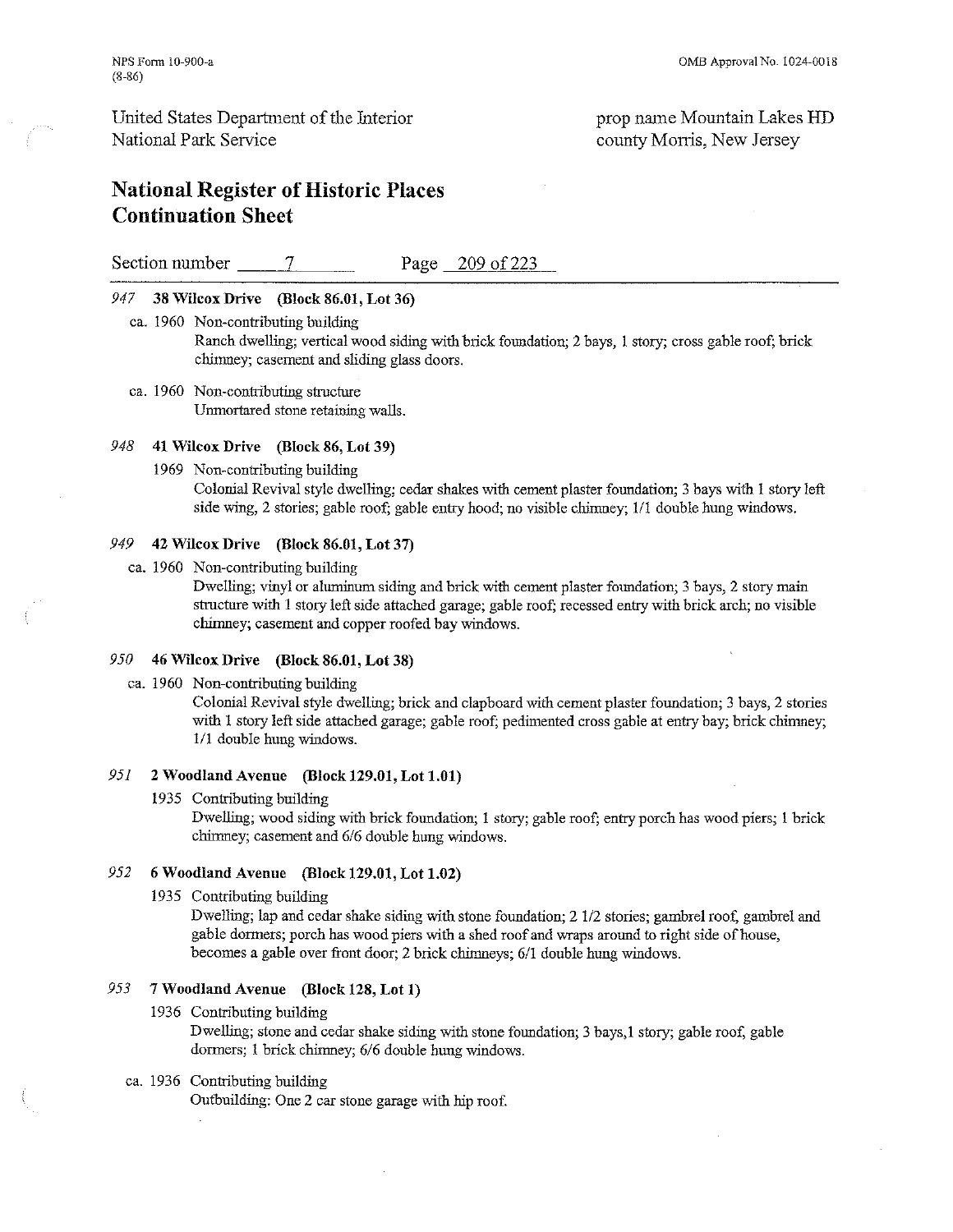$\overline{\phantom{a}}$ 

### United States Department of the Interior National Park Service

### prop name Mountain Lakes HD connty Morris, New Jersey

 $\overline{\phantom{a}}$ 

# National Register of Historic Places Continuation Sheet

|     | Section number $\qquad \qquad$ 7<br>Page 210 of 223                                                                                                                                                                                                                                                                                                                                   |
|-----|---------------------------------------------------------------------------------------------------------------------------------------------------------------------------------------------------------------------------------------------------------------------------------------------------------------------------------------------------------------------------------------|
| 954 | 8 Woodland Avenue (Block 129.01, Lot 6)<br>Hapgood<br>1913 Contributing building                                                                                                                                                                                                                                                                                                      |
|     | Dwelling; stone on first floor, clapboard on second floor and dormers with cement plaster foundation;<br>3 bays, 2 1/2 stories; hip roof, hip dormers; entry porch has wood columns supporting gable roof; 1<br>brick chimney; 6/6 and 8/8 double hung windows with shutters.                                                                                                         |
|     | ca. 1913 Contributing building<br>Outbuilding: 2 car stone garage with hip roof.                                                                                                                                                                                                                                                                                                      |
| 955 | 10 Woodland Avenue (Block 129.01, Lot 8)<br><b>Belhall</b>                                                                                                                                                                                                                                                                                                                            |
|     | 1929 Contributing building<br>Colonial Revival style dwelling; stucco with cement plaster foundation; 2 stories; crossed gable roof; 1<br>cement plaster chimney; 6/1 and 8/1 double hung windows.                                                                                                                                                                                    |
|     | ca. 1929 Contributing building<br>Outbuilding: One car 1 story stucco garage with gable roof.                                                                                                                                                                                                                                                                                         |
| 956 | 11 Woodland Avenue (Block 128, Lot 3)                                                                                                                                                                                                                                                                                                                                                 |
|     | 1946 Non-contributing building<br>Ranch dwelling; clapboard siding with cement plaster foundation; 2 bays, 1 1/2 stories; gable roof<br>projects over front porch with square wooden piers; 1 brick chimney with stone foundation; casement<br>windows.                                                                                                                               |
| 957 | 15 Woodland Avenue (Block 128, Lot 5)<br>Belhall                                                                                                                                                                                                                                                                                                                                      |
|     | 1929 Contributing building<br>Dwelling; wood shingle siding and stucco with cement plaster and stone foundation; 2 stories; gable<br>roof with gable end facing street, shed extension on left over 1 story; stucco gabled entry with brick<br>trimmed arched front door; 1 stucco chimney on front facade; 6/1 double hung windows, 1 square<br>stained glass casement on 2nd floor. |
|     | ca. 1929 Contributing building<br>Outbuildings: Two car 1 story garage of wood shingles with gable roof.                                                                                                                                                                                                                                                                              |
| 958 | 17 Woodland Avenue (Block 128, Lot 6)                                                                                                                                                                                                                                                                                                                                                 |
|     | 1953 Non-contributing building<br>Ranch dwelling; lap siding with cement plaster foundation; 1 story; gable roof; 1 stucco chimney; 2/2<br>double hung windows.                                                                                                                                                                                                                       |
|     | 1953 Non-contributing structure<br>Concrete retaining wall along street.                                                                                                                                                                                                                                                                                                              |
| 959 | 21 Woodland Avenue (Block 128, Lot 8)                                                                                                                                                                                                                                                                                                                                                 |
|     | 1953 Non-contributing building<br>Dwelling; cedar shake siding with cement foundation; 2 bays, 1 1/2 stories; gable roof, 2 gable                                                                                                                                                                                                                                                     |

dormers; I stucco chimney; *6/6* & *8/8* double bung windows.

 $\bar{z}$ 

 $\mathcal{L}$ 

 $\bar{\beta}$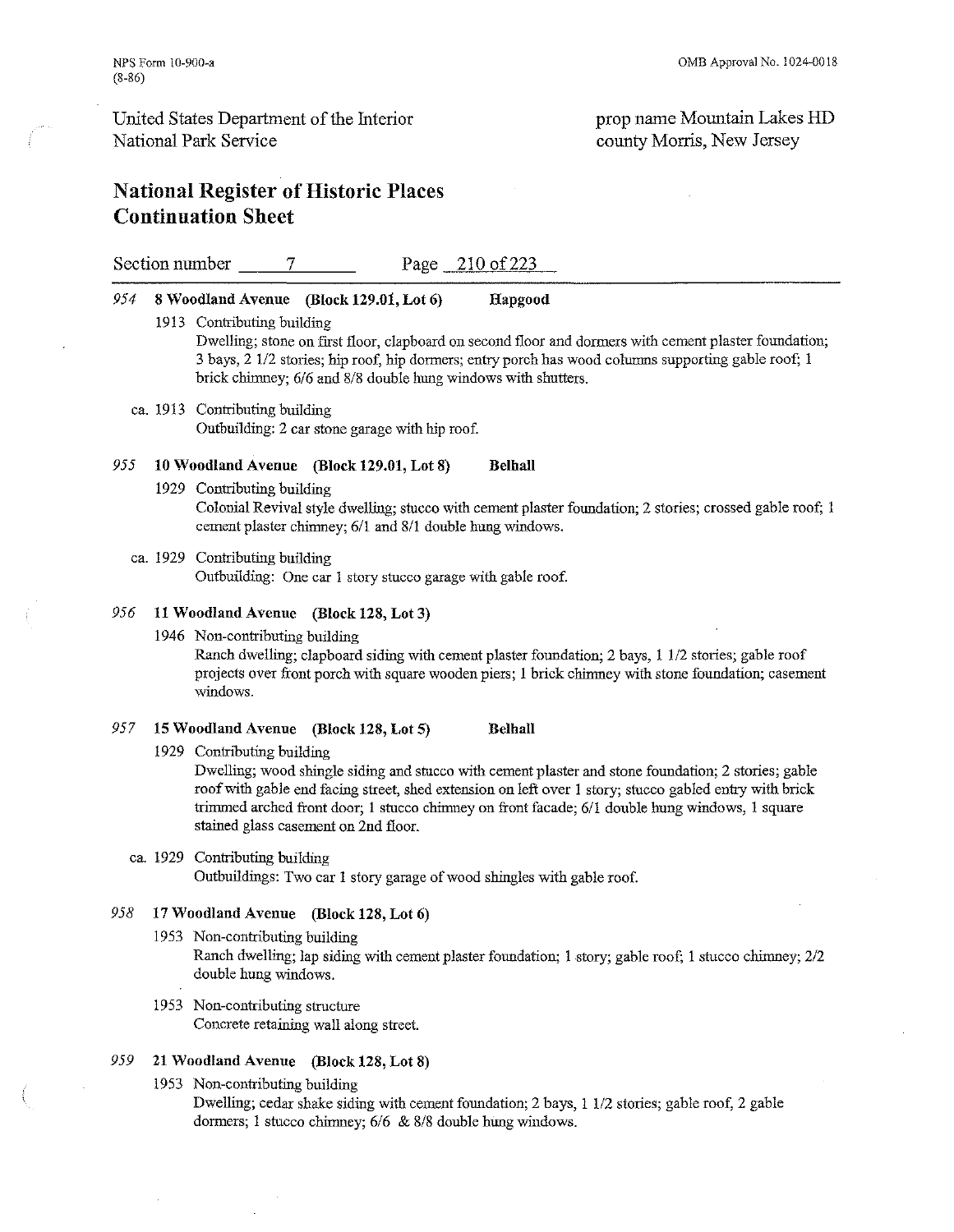prop name Mountain Lakes HD county Morris, New Jersey

# National Register of Historic Places Continuation Sheet

Section number 7 Page 211 of 223

#### *960* 22 Woodland Avenue (Block 129.01, Lot 10.02) Belhall

1929 Contributing building

Colonial Revival style dwelling; wood shingle siding with cement foundation; 2 bays, I 1/2 stories; cross gable roof, no donners; entrance porch enclosed with small paned glass & gable roof; 1 brick chimney; *6/6* & *4/4* double hung windows.

#### ca. 1929 Contributing building Ontbuilding: Single car garage with wood shingles & gable roof.

#### 961 23 Woodland Avenue (Block 128, Lot 9)

1984 Non-contributing building

Ranch dwelling; wood clapboard siding with cement foundation; 2 bays, 2 stories; gable roof; 1 brick chimney; *8/8* & *6/6* donble hung windows, multi-pane pietroe window on second floor, all with shutters.

#### ca. 1923 Contributing structure Stone retaining wall with cement wash top along street.

### 962 24 Woodland Avenue (Block 129.01, Lot 12.02) Belhall

1930 Contributing building

Tudor Revival style dwelling; stucco and stone with cement plaster foundation; 1 1/2 stories; cross gable roof; stone porch; I brick chimney; *6/1* double hung windows. This house is a Sears Roebuck house kit, with a modular addition ca. 2000.

### 963 27 Woodland Avenue (Block 128, Lot 11) Belhall

1923 Contributing building Dwelling; wood shingles with stone foundation; 1 1/2 stories; gable roof, 3 hip dormers; entrance porch with gable roof over hang; 1 stone chimney; *611* double hung windows typical.

### ca. 1923 Contributing building

Outbuilding: 1 car garage 1 story with gable roof  $&$  wood shingle siding.

#### 964 31 Woodland Avenue (Block 128, Lot 13) Belhall

*6/1* double hung windows.

1923 Contributing building Photo 79 Dwelling; wood shingle siding with stone foundation; 3 bays, 2 stories; gable roof; 1 story screened porch on right side with hip roof, entrance portico with flared gable roof overhang; 1 stone chimney;

#### 1923 Contributing structure

Stone retaining wall with cement wash top along street.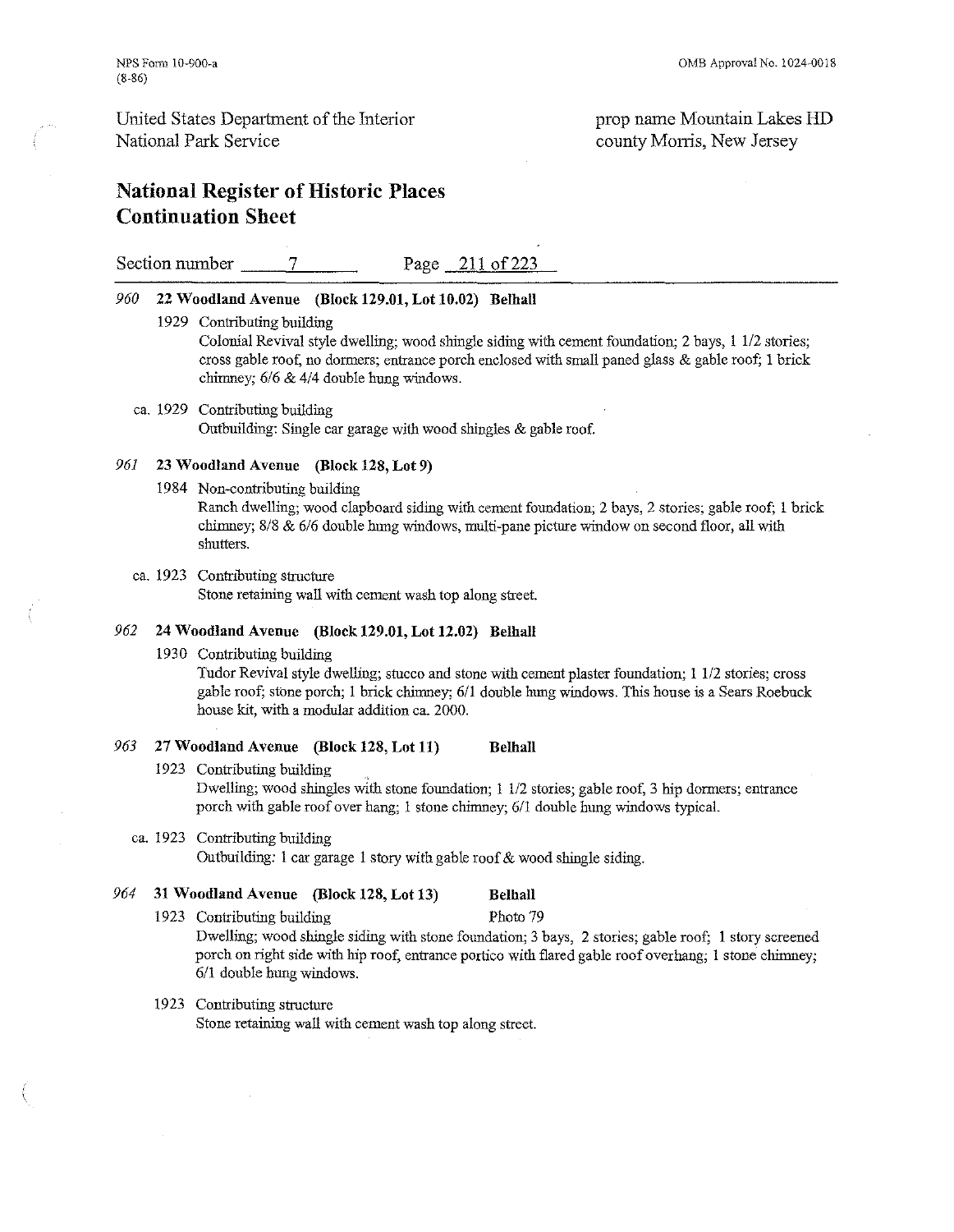National Register of Historic Places Continuation Sheet

Section number 7 Page 212 of 223

#### 965 32 Woodland Avenne (Block 129.01, Lot 16)

- 1923 Contributing building Photo 49 Craftsman style bungalow dwelling; cedar shakes with stone foundation; 2 bays, 1 *1/2* stories; gable roof, long shed donner; full width open porch with square tapered stucco piers; I stone and 1 brick chimney; 4/1 and 12/1 double hung windows, first floor windows on the left and right sides (not front elevation) have cedar shake hoods. The house is based on plan no. 78, published in Stickley's magazine The Craftsman, but built at about *314* the size.
- ca. 1923 Contributing building Outbuilding: 1 car 1 story garage of wood shingles with gable roof.

#### 966 35 Woodland Avenne (Block 128, Lot 15)

1960 Non-contributing building

Ranch dwelling; wood slringle with cement foundation; 2 stories; gable roof; I brick chimney; *6/6*  double hung windows with shutters. Attached 1 story garage on right.

#### 967 39 Woodland Avenne (Block 128, Lot 17)

1960 Non-contributing bnilding

Ranch dwelling; wood siding with cement plaster foundation; 1 112 stories; gable roof, gable dormer on right; entrance porch wi square wooden posts; *8/8* double hung windows with shutters, picture window on the right side.

#### 968 43 Woodland Avenne (Block 128, Lot 19)

#### 1960 Non-contributing building

Split level dwelling; wood clapboard with cement plaster foundation; 2 stories; gable roof, no dormer; wide entry porch with 1 *1/2* story wood posts; I brick chimney; *6/6* and *8/8* double hung windows with shutters.

prop name Mountain Lakes HD county Morris, New Jersey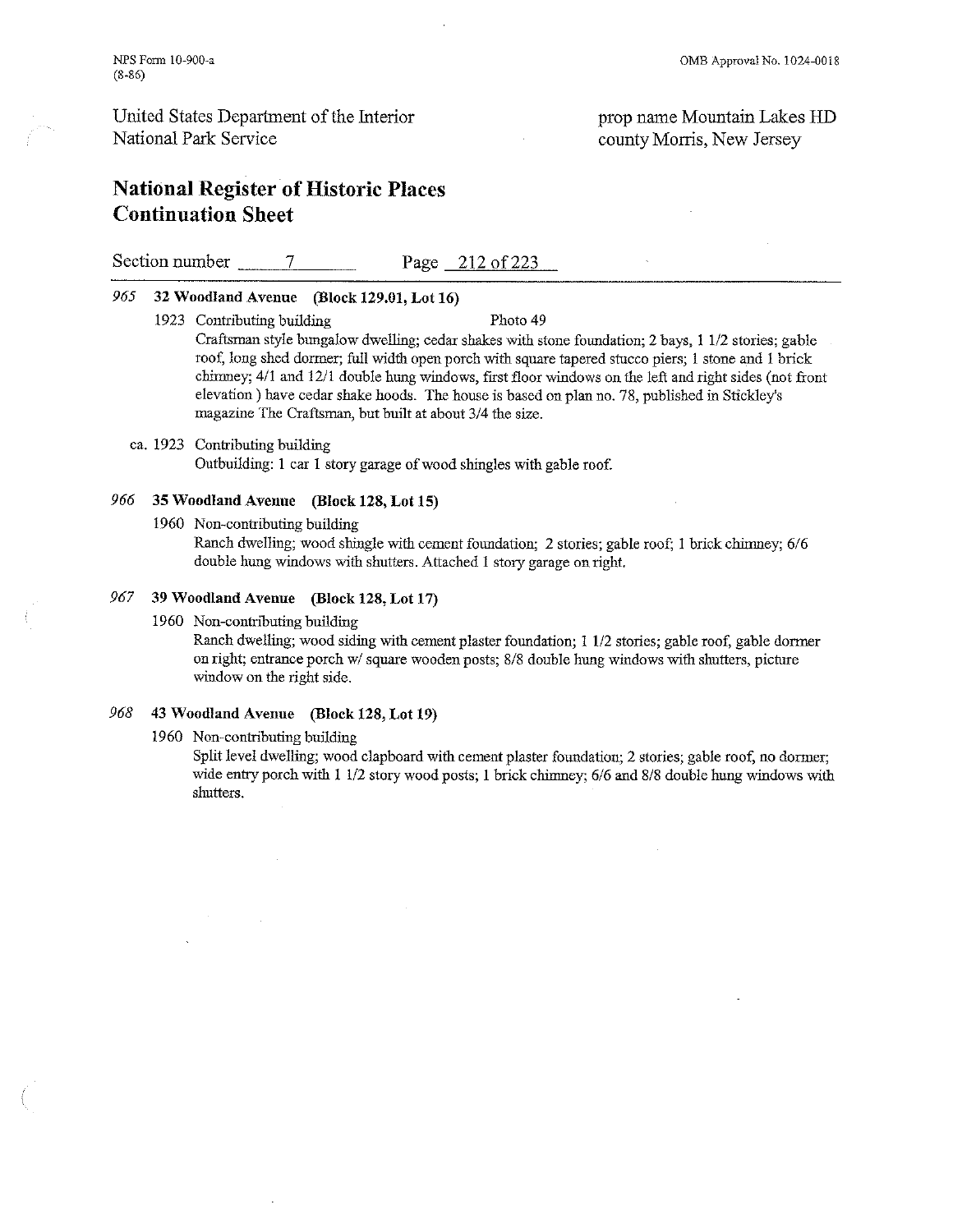11213NPS Form 10-900-. 1024-0018 (8-86)

 $\sim$   $\sim$ 

United States Department of the Interior National Park Service

prop name Mountain Lakes lID county Morris, New Jersey

# **National Register** of Historic **Places Continuation Sheet**

|    | Page 213 of 223<br>Section number 7                                                                                                                                                                                       |
|----|---------------------------------------------------------------------------------------------------------------------------------------------------------------------------------------------------------------------------|
| Βl | Description of Bridges, Dams, Dikes, and Spillways<br>Morris Avenue Bridge (crosses a tributary of Troy Brook)<br>Contributing structure, ca 1911<br>Deck width 35.3 ft, length 5 ft., concrete box culvert below roadway |
|    | Morris County no. 1400-103                                                                                                                                                                                                |
| B2 | Cove Place Bridge (crosses tributary to Mountain Lake)<br>Contributing structure, ca 1911<br>Deck width 16 ft, length 40 ft., concrete arch – deck                                                                        |
|    | Low stone wall curving up to a high wall and back down to low wall; ending in round stone<br>piers with conical stone caps.                                                                                               |
|    | Morris County no. 1400-153                                                                                                                                                                                                |
| B3 | Briarcliff Road Bridge (crosses canal between Mountain and Wildwood Lakes)<br>Contributing structure, ca 1911<br>Deck width 50.3 ft, length 21 ft., concrete slab structure                                               |
|    | Morris County no. 1400-154                                                                                                                                                                                                |
| B4 | Barton Road Bridge (near Lake Drive, crosses canal between Mountain and Wildwood<br>Lakes)<br>Contributing structure, ca 1911,<br>Deck width 29.6 ft, length 21 ft., pre-stressed concrete stringer                       |
|    | Stone walls each side of street with cement wash atop. Intermittent piers with concrete caps.<br>Bridge was reconstructed ca. 1995, when it was made higher and expansion joints were added.                              |
|    | Photo no. 10<br>Morris County no. 1400-155                                                                                                                                                                                |
| B5 | Lake Drive Bridge (crosses Troy Brook)<br>Contributing structure, ca 1911<br>Deck width 50.3 ft, length 21 ft., concrete slab structure                                                                                   |
|    | Stone walls each side of street with cement wash atop. Intermittent piers with concrete caps.                                                                                                                             |
|    | Morris County no. 1400-156                                                                                                                                                                                                |
| B6 | Valley Road/Pocono Road Bridge (at corner)<br>Contributing structure, ca 1911                                                                                                                                             |
|    | Above roadway is a stone wall approximately 20'-0" long with cement wash top about 5'-0"<br>high on one side of street, pipe rail on the opposite side.                                                                   |
|    | Morris County no. 1400-157                                                                                                                                                                                                |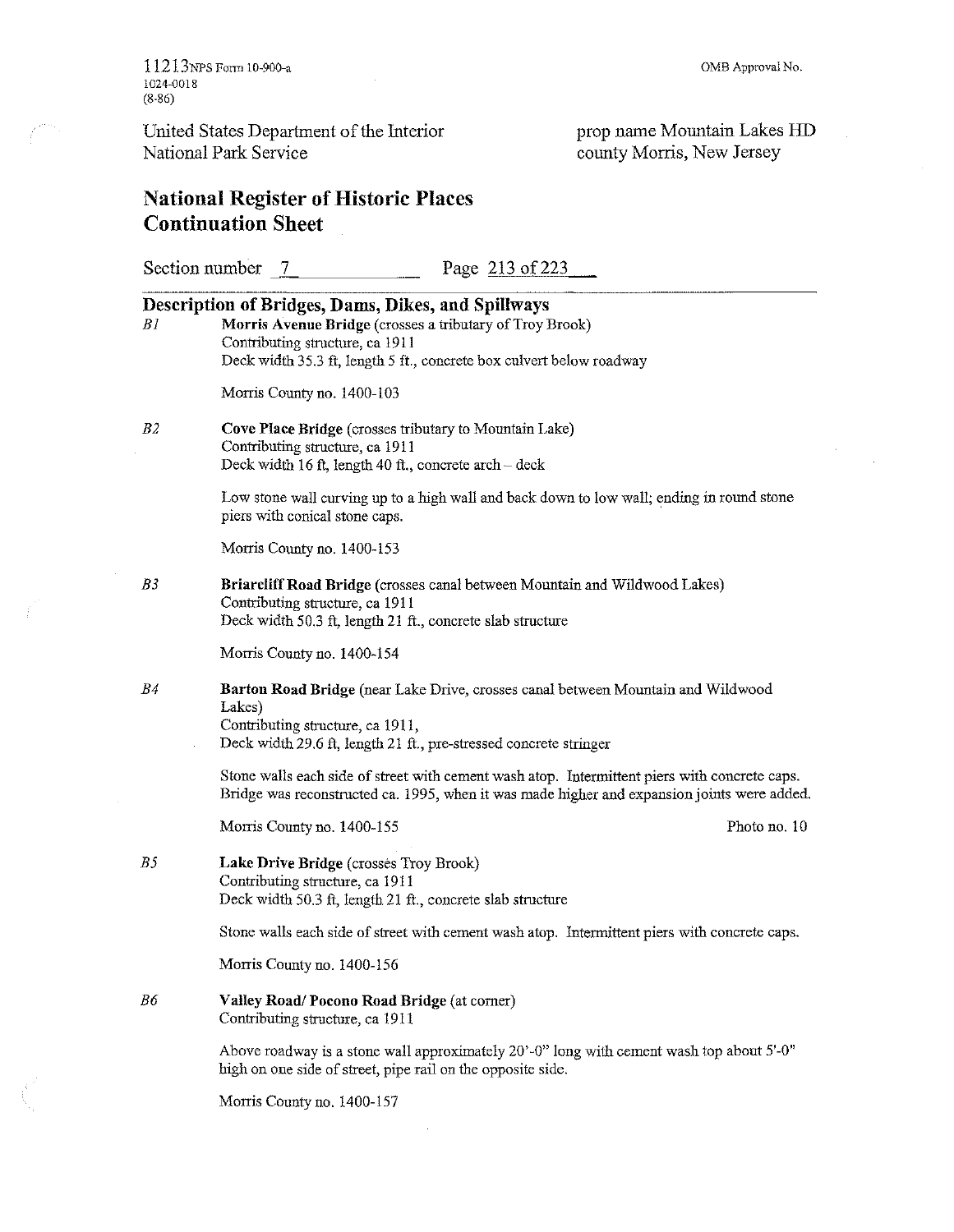$\bar{z}$ 

 $\mathcal{L}$ 

United States Department of the Interior National Park Service

**OMB** Approval No.

 $\bar{z}$ 

prop name Mountain Lakes HD county Morris, New Jersey

# **National Register** of Historic **Places Continuation Sheet**

|     | Page 214 of 223<br>Section number 7                                                                                                                                                         |
|-----|---------------------------------------------------------------------------------------------------------------------------------------------------------------------------------------------|
| B7  | Lake Drive Bridge (between 162 and 176 Lake Drive, crosses tributary to Mountain Lake)<br>Contributing structure, ca 1911<br>Deck width 31.7 ft, length 8 ft., masonry arch deck            |
|     | Low stone walls have cement wash tops. Each end of the bridge has a large boulder cemented<br>in an upright position.                                                                       |
|     | Morris County no. 1400-158                                                                                                                                                                  |
| B8  | Kenilworth Road Bridge (between 130 and 136 Kenilworth Road, crosses tributary to<br>Mountain Lake)<br>Contributing structure, ca 1911<br>Deck width 31.5 ft, length 2.5 ft., steel culvert |
|     | Concrete walls each side of road are about 2'-0 high, 8-'0" long.                                                                                                                           |
|     | Morris County no. 1400-160                                                                                                                                                                  |
| B9  | Melrose Road Bridge (crosses unnamed stream)<br>Contributing structure, ca 1911<br>Deck width 32.5 ft, length 1.5 ft., concrete culvert                                                     |
|     | Aluminum guard rail on one side, wood railing opposite.                                                                                                                                     |
|     | Morris County no. 1400-161                                                                                                                                                                  |
| B10 | Melrose Road Bridge (Between 130 and 11 Melrose Road, crosses unnamed stream)<br>Contributing structure, ca 1911<br>Deck width 39.5 ft, length 6.5 ft., concrete culvert                    |
|     | Stone bridge over a tiny stream. Walls are about 3'-0" high with concrete caps.                                                                                                             |
|     | Morris County no. 1400-162                                                                                                                                                                  |
| BII | Hanover Road Bridge (crosses unnamed stream)<br>Contributing structure, ca 1911<br>Deck width 37 ft, length .7 ft., concrete culvert                                                        |
|     | Nothing visible above the roadway, small stone walls surround concrete culvert below road.                                                                                                  |
|     | Morris County no. 1400-163                                                                                                                                                                  |
| B12 | Crane Road Bridge (between 26 and 34 Crane Road, crosses a tributary to Mountain Lake)<br>Contributing structure, ca 1911<br>Deck width 34.5 ft., length 9 ft., masonry arch-deck           |
|     | Above roadway are stone piers on both sides of the road about 5'-0" on center with cement<br>wash tops with large stones spanning pier to pier.                                             |

 $\hat{\boldsymbol{\beta}}$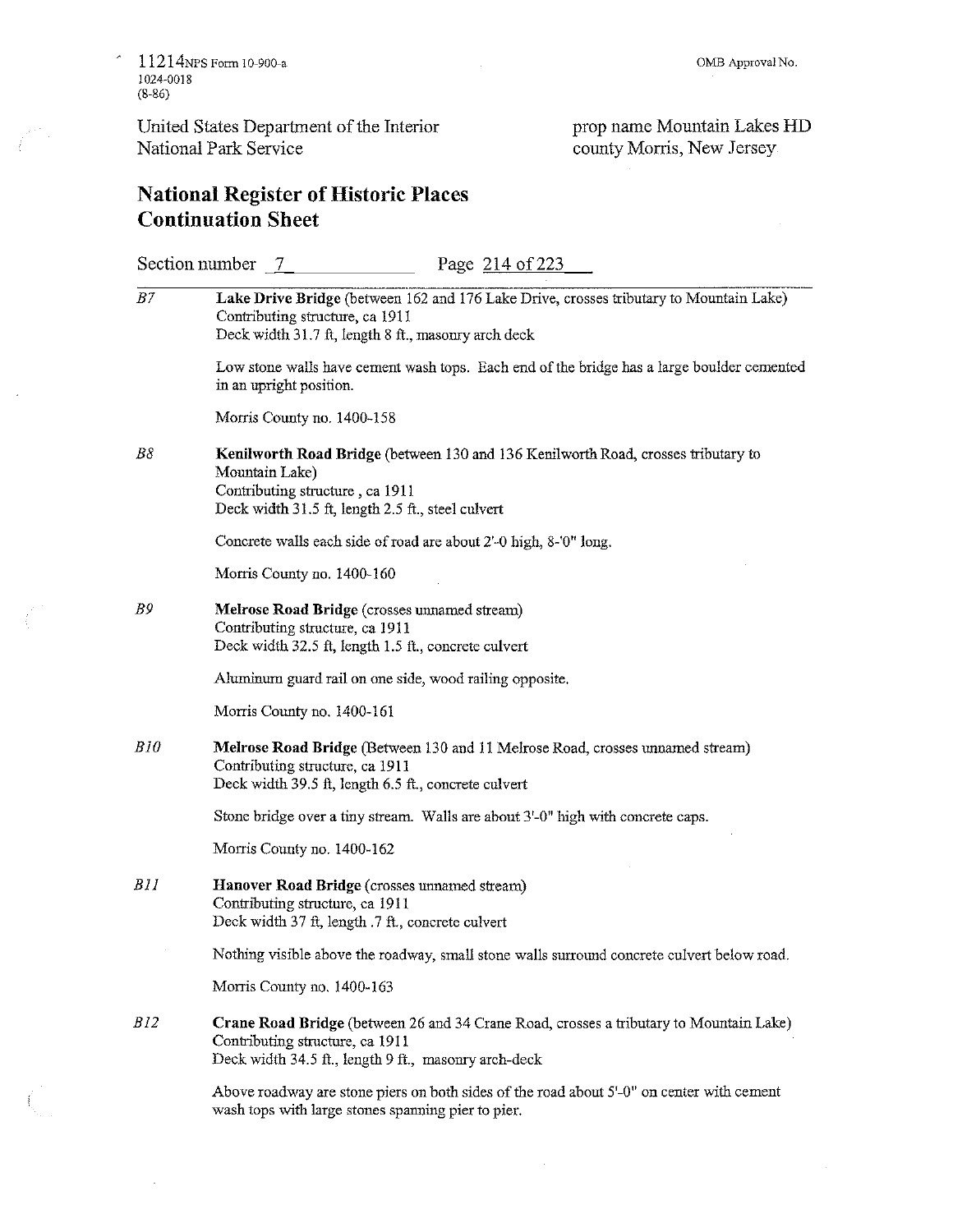**OMB Approval No.** 

prop name Mountain Lakes lID county Morris, New Jersey

# **National Register** of Historic **Places Continuation Sheet**

Section number -1--7 \_\_\_\_\_\_ \_ Page 215 of223 Morris County no. 1400-166 *BJ3*  Photo no. 9  $\frac{1}{\sqrt{2}}$ **Boulevard Bridge** (near 130 Boulevard, crosses a tributary to Wildwood Lake) Contributiog structure, ca 1911 Deck width 99.3 ft, length 8 ft., masonry arch- deck **One side of road has two stone piers connected by stone wall in great curves. Large stones**  atop wall, piers have stone making a pyramidal cap. Opposite side of road is a pipe rail. Morris County no. 1400-167 BJ 4 **Boulevard Bridge, aka Cove Darn** (crosses a tributary to Shadow Lake Stream) Contributing structure, ca. 1911 Deck width 87 ft., length 3 ft., masomy arch - deck structure Class IV, earthen damn with concrete pipe below roadway. Nothing visible above the roadway. Morris County no. 1400-168 BJ5 **Boulevard Bridge** (crosses a tributary to Sunset Lake) Contributiog structure, ca 1911 Deck width 37 ft., length 3.5 ft., concrete culvert Nothing visible above the roadway. Morris County no. 1400-169 BJ 6 **Boulevard Bridge** (crosses a tributary to Sunset Lake) Contributing structure, ca 1911 Deck width 80 ft., length 4 ft., concrete culvert Nothing visible above the roadway. Morris County no. 1400-170 *BJ7* **Park** Lane **Bridge**  Contributiog structure, ca. 1911 Stone bridge. Very low stone walls (less tban 12" high) with cement wash tops. **Borough owned, no Manis county number**  BJ 8 **Pollard Road Bridge** (next to 104 Pollard Road, crosses a tributary to Troy Brook) Contributiog structure, ca 1911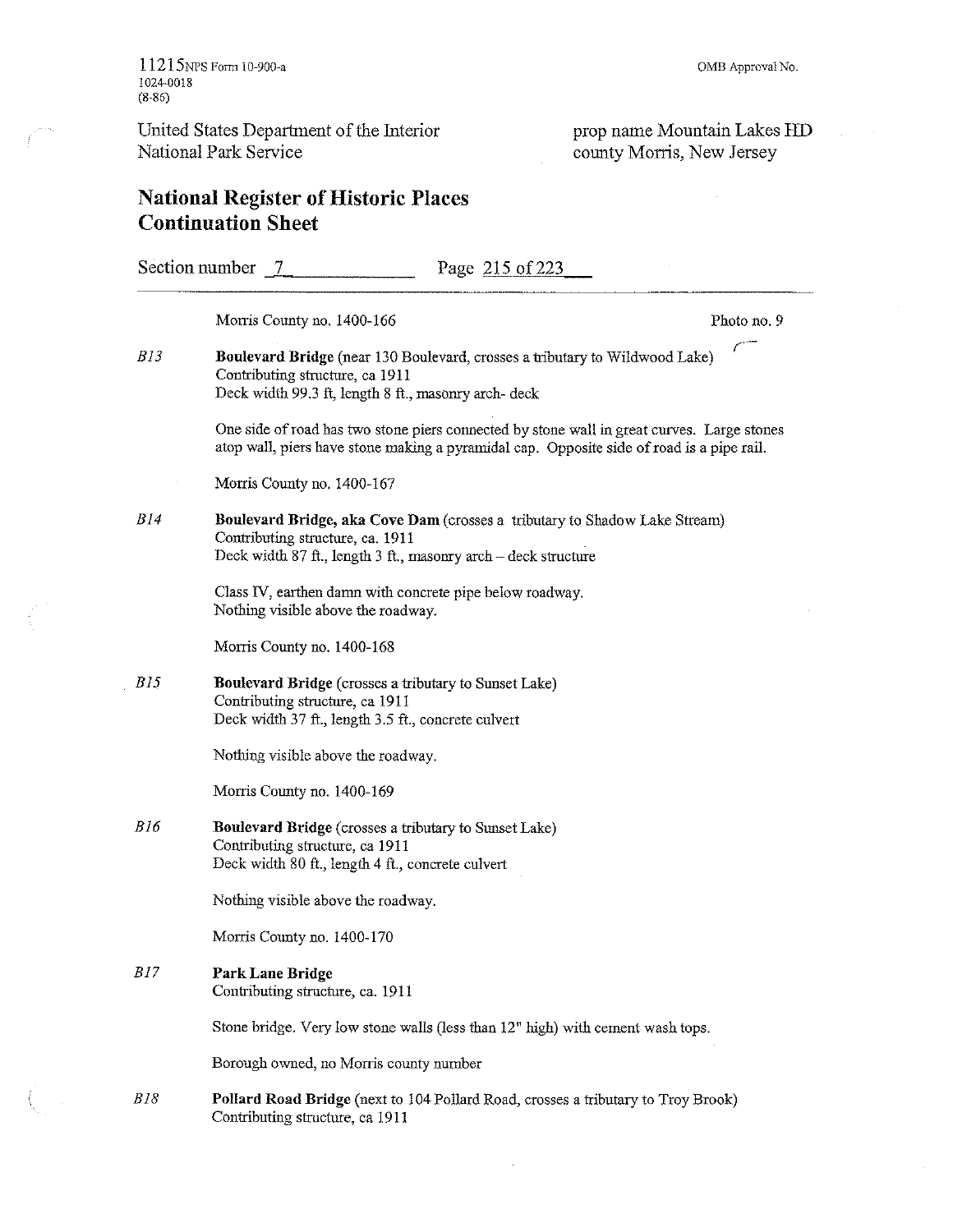$\bar{\gamma}$ 

 $\bar{z}$ 

prop name Mountain Lakes HD county Morris, New Jersey

# **National Register** of Historic **Places Continuation Sheet**

|            | Section number 7<br>Page 216 of 223                                                                                                                                                                         |
|------------|-------------------------------------------------------------------------------------------------------------------------------------------------------------------------------------------------------------|
|            | Deck width 30.2 ft, length 8.9 ft., concrete slab structure                                                                                                                                                 |
|            | Above roadway is stone wall with concrete cap; length is approximately $6'-0''$ long and $2'-6''$<br>high.                                                                                                  |
|            | Morris County no. 1400-359                                                                                                                                                                                  |
| <i>B19</i> | Pollard Road Bridge (at 135 Pollard Road, crosses a tributary to Mountain Lake)<br>Contributing structure, ca 1911<br>Deck width 32 ft, length 8.5 ft., concrete culvert below road                         |
|            | Stone bridge with concrete cap; length is approximately 6'-0" long and 2'-6" high.                                                                                                                          |
|            | Morris County no. 1400-360                                                                                                                                                                                  |
| <i>B20</i> | Pollard Road Bridge (near Valley and Pocono Road intersection, crosses a tributary to<br>Mountain Lake)<br>Contributing structure, ca 1911<br>Deck width 30.3 ft, length 9 ft., concrete culvert below road |
|            | Above roadway is stone wall with concrete cap; length is approximately $6'-0''$ long and $2'-6''$<br>high.                                                                                                  |
|            | Morris County no. 1400-361                                                                                                                                                                                  |
| B2I        | Morris Avenue Bridge (near 365 Morris Avenue, crosses a tributary to Mountain Lake)<br>Contributing structure, ca 1911<br>Deck width 36.5 ft, length 5 ft.,., concrete culvert below road                   |
|            | Above road is concrete wall on one side of road, approximately 6'-0" long and 20" high,<br>opposite side of road is aluminum guard rail.                                                                    |
|            | Morris County no. 1400-363                                                                                                                                                                                  |
| <i>B22</i> | Wilcox Road Bridge (crosses an unnamed stream)<br>Non-contributing structure, ca 1911<br>Deck width 40 ft, length 6 ft., steel culvert                                                                      |
|            | Above road is aluminum guardrail approximately 20'-0" long on both sides of road.                                                                                                                           |
|            | Morris County no. 1400-364                                                                                                                                                                                  |
| B23        | Glen Road North Bridge(across from 11 Glen Road North)<br>Contributing structure, ca 1911                                                                                                                   |
|            | Stepped stone wall with cement wash top on one side of street only.                                                                                                                                         |
|            | No Morris County number                                                                                                                                                                                     |
|            |                                                                                                                                                                                                             |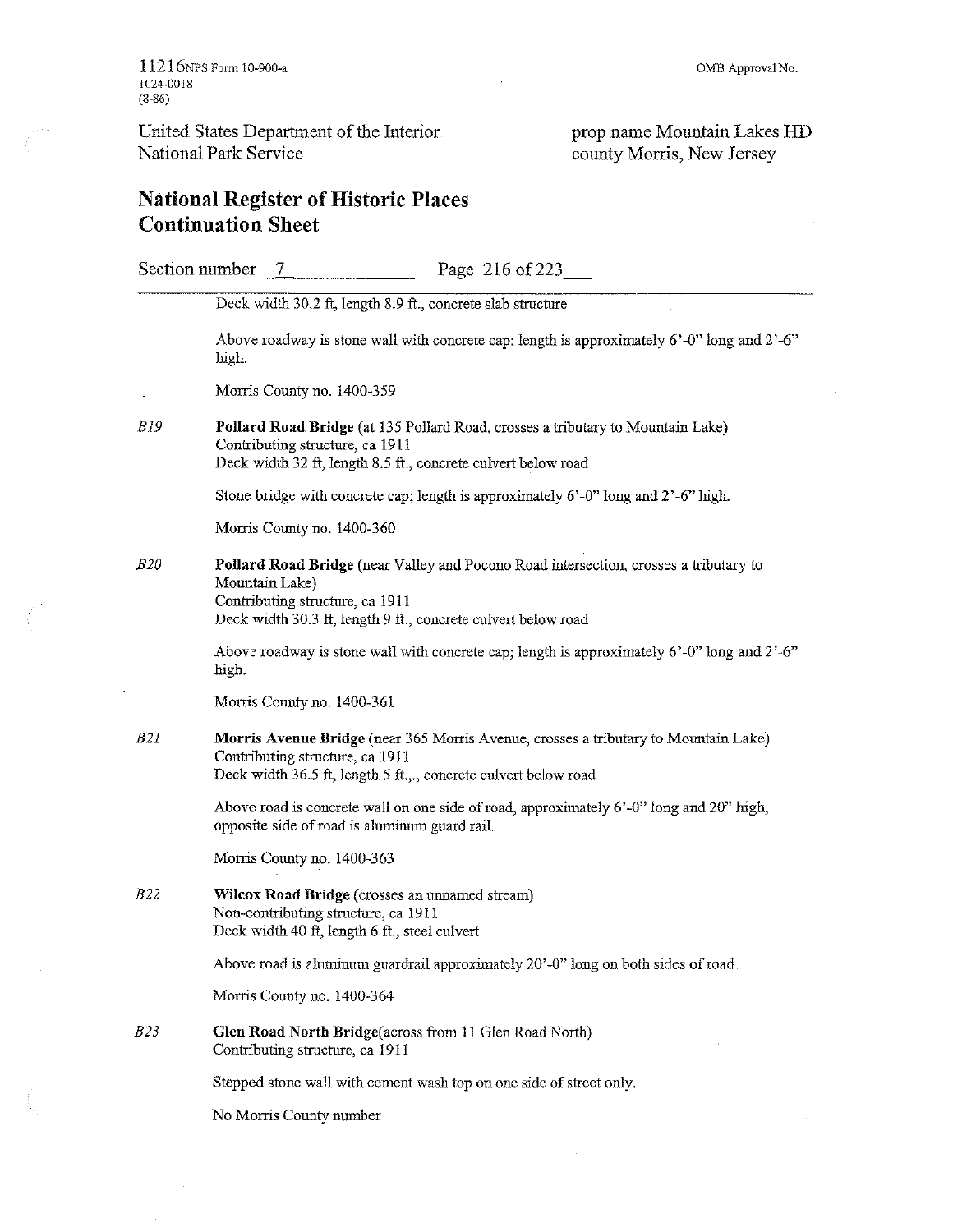prop name Mountain Lakes HD county Morris, New Jersey

# National Register of Historic Places Continuation Sheet

| Section number 7<br>Page 217 of 223 |                                                                                                                                              |  |
|-------------------------------------|----------------------------------------------------------------------------------------------------------------------------------------------|--|
| <i>B24</i>                          | Sunset Road and Crystal Road Bridge, contains Sunset Spillway<br>Contributing structure, ca 1911                                             |  |
|                                     | Class I, concrete spillway. Low concrete wall about 14" high, 6'-0" long each side of street.                                                |  |
| <i>B25</i>                          | <b>Birchwood Dam</b><br>Contributing structure, ca 1911<br>Class I, earthen only containment dam                                             |  |
| B26                                 | <b>Crystal Lake Dam</b><br>Contributing structure, ca 1911<br>Class I, earthen dam over wire mesh, rip rap at water                          |  |
| <i>B27</i>                          | <b>Crystal Lake Dike</b><br>Contributing structure, ca 1911<br>Class I, stone wall, rip rap at water                                         |  |
| <i>B28</i>                          | <b>Sunset Dam</b><br>Contributing structure, ca 1911<br>Class I, earthen dam, concrete headwall, rip rap at water                            |  |
| <i>B29</i>                          | <b>Mountain Lakes Dam</b><br>Contributing structure, ca 1911<br>Class I, earthen dam over concrete, rip rap at water .                       |  |
| <b>B30</b>                          | Wildwood Dam<br>Contributing structure, ca 1911<br>Class I, earthen dam over concrete, rip rap at water                                      |  |
| <b>B31</b>                          | Wildwood Dike<br>Contributing structure, ca 1911<br>Class I, earthen only dike                                                               |  |
| <i>B32</i>                          | <b>Shadow Lake Dam</b> (Boulevard is the dam)<br>Contributing structure, ca 1911<br>Class IV, concrete in poor condition                     |  |
| <i>B</i> 33                         | Grunden's Pond Dam (between Grunden's Pond and Wildwood Lake)<br>Contributing structure, ca 1911<br>Class IV, earthen dam, concrete spillway |  |
| <b>B34</b>                          | Cove Dam (Boulevard is the dam)<br>Contributing structure, ca 1911<br>Class IV, earthen over concrete, concrete pipe                         |  |

 $\sim 10$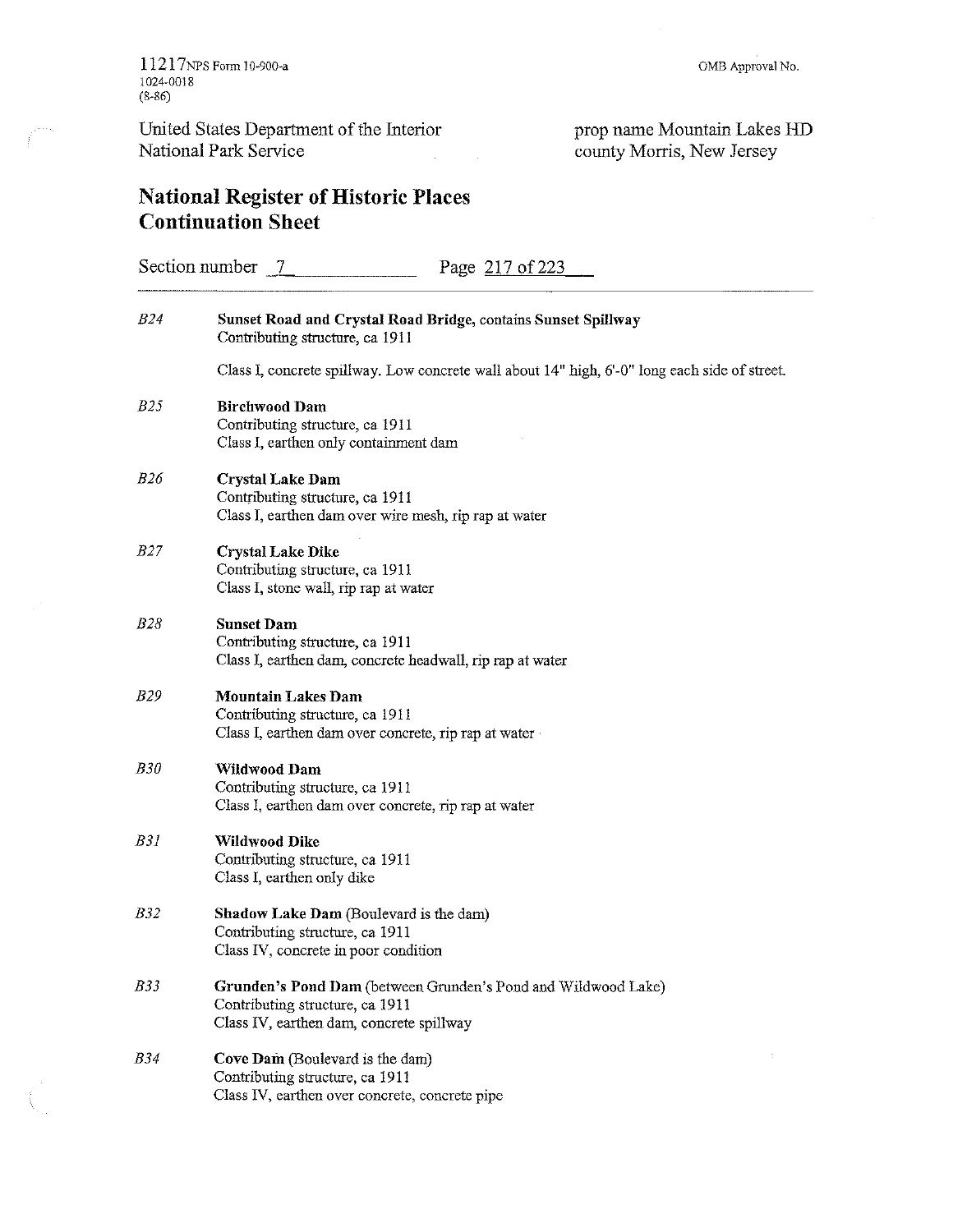لتميز

United States Department of the Interior National Park Service

prop name Mountain Lakes HD county Morris, New Jersey

# **National Register** of Historic **Places Continuation Sheet**

Section number 7 Page 218 of 223

# **Description of Lakes**

All manmade, some by Fox Lakes Ice Company, remainder by Hapgood ca. 1910

| Lake 1 | Birchwood Lake (Block 137, Lot 1)<br>Contributing site, created by the Fox Lakes Ice Company |
|--------|----------------------------------------------------------------------------------------------|
| Lake 2 | Cove Lake (Block 133, Lot 1)<br>Contributing site                                            |
| Lake 3 | Crystal Lake (Block 136, Lot 1)<br>Contributing site, created by Fox Lakes Ice Company       |
| Lake 4 | Mountain Lake (Block 131, Lot 1)<br>Contributing site                                        |
| Lake 5 | Olive Lake (Block 134, Lot 1)<br>Contributing site                                           |
| Lake 6 | Shadow Lake (Block 134, Lot 1)<br>Contributing site                                          |
| Lake 7 | Reservoir Lake, aka Grunden's Pond (Block 132, Lot 1)<br>Contributing site                   |
| Lake 8 | Wildwood Lake (Block 79, Lot 1)<br>Contributing site                                         |
|        |                                                                                              |

*Lake 9*  **Sunset Lake (Block 135, Lot 1)**  Contributing site, created by Fox Lakes Ice Company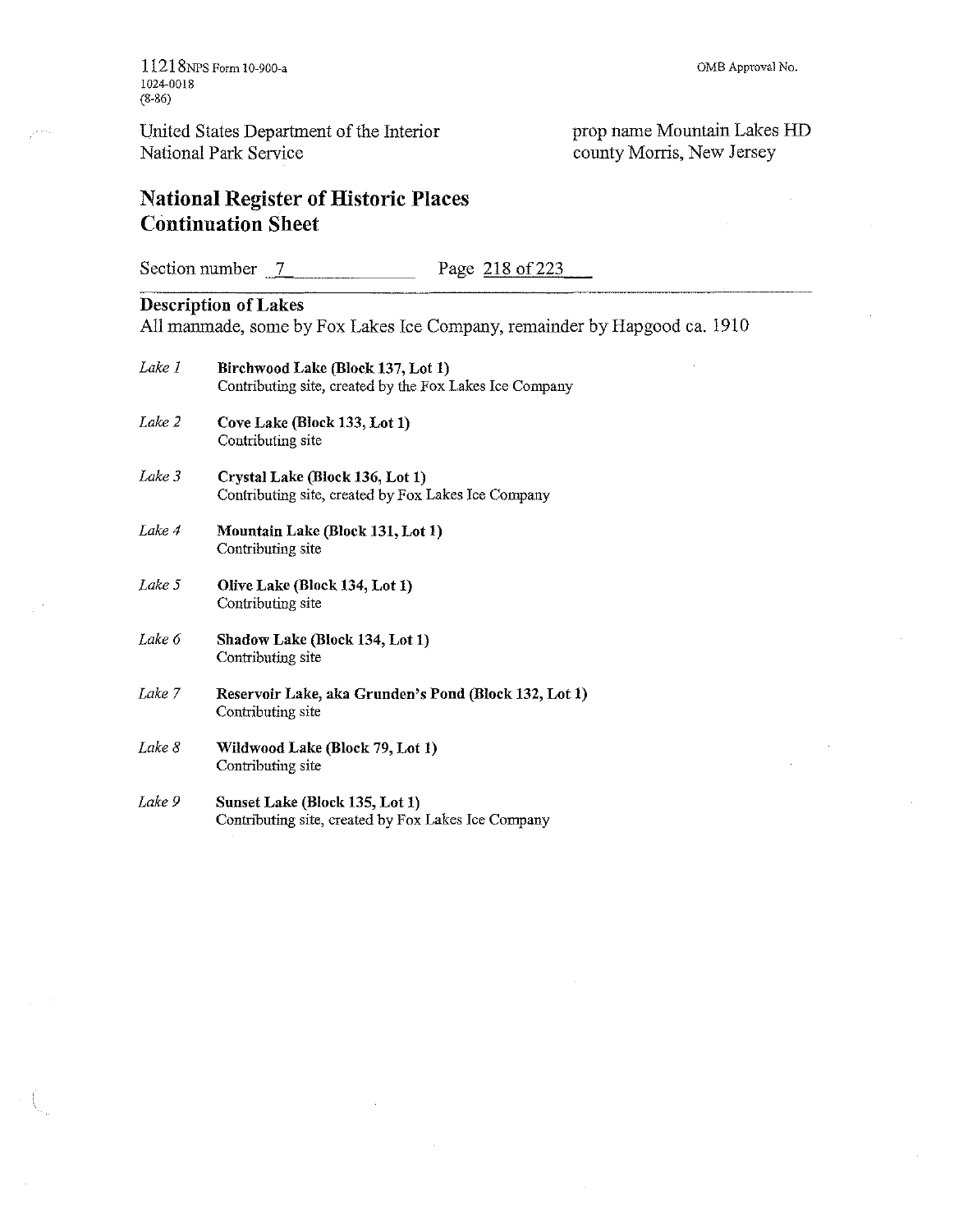OMB Approval No.

prop name Mountain Lakes HD county Morris, New Jersey

# National Register of Historic Places Continuation Sheet

Section number  $\frac{7}{2}$  Page  $\frac{219 \text{ of } 223}{219 \text{ of } 223}$ 

#### Description of Open Spaces  $\sim$

| No.              | Block,   | Name of Parcel (location)                          |                           |
|------------------|----------|----------------------------------------------------|---------------------------|
|                  | Lot      |                                                    |                           |
| L1               | 1,1      | Railroad Bed (Pocono Road)                         | Contributing site         |
| L2               | 86,1     | Wooded Land (Morris Avenue)                        |                           |
| $\overline{L3}$  | 28,13    | Parkland, Morris County Park Commission (Crestview | Contributing site         |
|                  |          | Road)                                              |                           |
|                  | 27,16    | (North of Crestview Road)                          |                           |
| L4               | 78,33    | Briarcliff Park (Briarcliff Road) Landscaped park  | Contributing site         |
| L5               | 56,39    | Wooded land (110 Laurel Hill Road)                 |                           |
| $\overline{L6}$  | 74,4     | Wooded Land (117 Hanover Road)                     |                           |
| L7               | 22,10.01 | Wooded land (160 E. Shore Road)                    |                           |
| L8               | 86.01,32 | Wooded land (22 Wilcox Drive)                      |                           |
| L9               | 86.01,33 | Wooded land (26 Wilcox Drive)                      |                           |
| L10              | 86,41    | Wooded land (27 Wilcox Drive)                      |                           |
| L11              | 86,40    | Wooded land (35 Wilcox Drive)                      |                           |
| $\overline{L12}$ | 63,11    | Wooded land (41 Hanover Road)                      |                           |
| L13              | 94,9.01  | Wooded land (Ball Road)                            |                           |
| L14              | 94,16    | Landscaped land (Belvale Road)                     |                           |
| L15              | 56,14    | Wooded land (Boulevard)                            |                           |
| L16              | 58,10    | Wooded land (Boulevard)                            |                           |
| L17              | 62,20.01 | Wooded land (Boulevard)                            | Contributing site         |
|                  |          | Contains stucco, stone and brick pier              |                           |
|                  |          | Photo no. 8                                        |                           |
| L18              | 62,25    | Wooded land (Boulevard)                            |                           |
| L19              | 62,33    | Wooded land (Boulevard)                            |                           |
| L <sub>20</sub>  | 62,38    | Wooded land (Boulevard)                            |                           |
| L21              | 63,17    | Wooded land (Boulevard)                            |                           |
| L22              | 74,21    | Wooded land (Boulevard)                            |                           |
| L23              | 80,28    | Wooded land (Boulevard)                            |                           |
| L24              | 57,1     | Wooded land (Cobb Road)                            |                           |
| L25              | 58,24    | Wooded land (Cobb Road)                            |                           |
| L26              | 58,30    | Wooded land (Cobb Road)                            |                           |
| L27              | 59,39    | Wooded land (Cobb Road)                            |                           |
| L <sub>28</sub>  | 59,46    | Wooded land (Cobb Road)                            |                           |
| L29              | 60,5     | Wooded land (Cobb Road)                            |                           |
| L30              | 60,9     | Wooded land (Cobb Road)                            |                           |
| $\overline{L31}$ | 60,13    | Wooded land (Cobb Road)                            |                           |
| L32              | 21,33    | Wooded land (Crane Road)                           |                           |
| L33              | 21,37    | Wooded land (Crane Road)                           |                           |
| L34              | 91,1     | Wooded land (Elm Road at Railroad Station)         |                           |
| L35              | 53,1     | Well #2 on municipal land (Tower Hill Road)        | Contributing<br>structure |
| L36              | 64,19    | Wooded land (Hanover Road)                         |                           |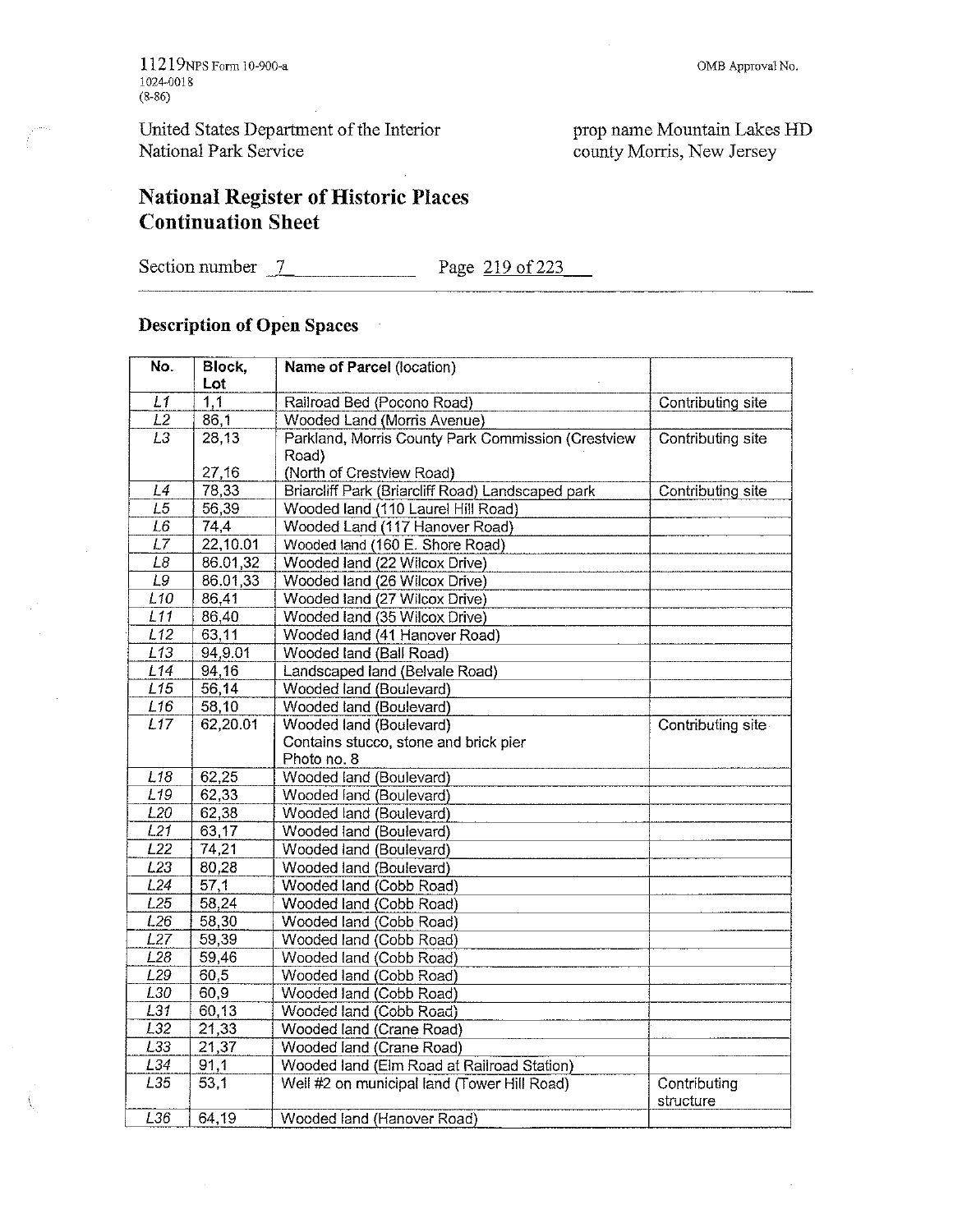11220NPS Fonn 10-900-a 1024-0018 (8-86)

United States Department of the Interior National Park Service

 $\hat{\theta}$ 

prop name Mountain Lakes HD county Morris, New Jersey

# **National Register** of Historic **Places Continuation Sheet**

Section number  $\frac{7}{2}$  Page  $\frac{220}{6}$  223

| L37             | 75,27    | Wooded land (Hanover Road)                |
|-----------------|----------|-------------------------------------------|
| L38             | 68,4     | Wooded land (Kenilworth Road)             |
| L39             | 70,6     | Wooded land (Kenilworth Road)             |
| L40             | 111,19   | Wooded land (Lake Drive)                  |
| L41             | 47,8     | Wooded land (Laurel Hill Road)            |
| L42             | 54,12    | Wooded land (Laurel Hill Road)            |
| L43             | 56,34    | Wooded land (Laurel Hill Road)            |
| L44             | 56,52.02 | Wooded land (Laurel Hill Road)            |
| L45             | 60,27    | Wooded land (Laurel Hill Road)            |
| L46             | 46,15    | Wooded land (Lookout Road)                |
| L47             | 48,28    | Wooded land (Lookout Road)                |
| 148             | 50,23    | Wooded land (Lookout Road)                |
| L <sub>49</sub> | 61,25    | Wooded land (Lowell Avenue)               |
| L50             | 61,31    | Wooded land (Lowell Avenue)               |
| L51             | 61,38    | Wooded land (Lowell Avenue)               |
| L <sub>52</sub> | 61,45    | Wooded land (Lowell Avenue)               |
| L <sub>53</sub> | 64,8     | Wooded land (Melrose Road)                |
| L54             | 64,11    | Wooded land (Melrose Road)                |
| L55             | 66,16    | Wooded land (Melrose Road)                |
| L <sub>56</sub> | 75,7     | Wooded land (Melrose Road)                |
| L57             | 76,28    |                                           |
| L <sub>58</sub> | 65,13    | Wooded land (Melrose Road)                |
| L <sub>59</sub> | 86,9     | Wooded land (Melrose Road and Fanny Road) |
| L60             |          | Wooded land (Morris Avenue)               |
| L61             | 86,13    | Wooded land (Morris Avenue)               |
|                 | 86,18    | Wooded land (Morris Avenue)               |
| L62             | 86,22    | Wooded land (Morris Avenue)               |
| L63<br>L64      | 88,1     | Wooded land (Morris Avenue)               |
|                 | 88,6     | Wooded land (Morris Avenue)               |
| L65.            | 88,9     | Wooded land (Morris Avenue)               |
| L66             | 91,14    | Wooded land (Morris Avenue)               |
| L67.            | 91,35    | <b>Wooded land (Morris Avenue)</b>        |
| L68             | 91,39    | Wooded land (Morris Avenue)               |
| L69             | 91,43    | Wooded land (Morris Avenue)               |
| L70             | 91,50.02 | Wooded land (Morris Avenue)               |
| L71             | 91,55    | Wooded land (Morris Avenue)               |
| L72             | 105.15   | Wooded land (Morris Avenue)               |
| L73             | 112,6    | Wooded land (Morris Avenue)               |
| L74             | 114,20   | Wooded land (Morris Avenue at Crane Road) |
| L75             | 56,58.01 | Wooded land (North Briarcliff Road)       |
| L76             | 21,41    | Wooded land (Pocono Road)                 |
| L77             | 21,42    | Wooded land (Pocono Road)                 |
| L78             | 104,44   | Wooded land (Pollard Road)                |
| L79             | 104,71   | Wooded land (Pollard Road)                |
| L80             | 104 78   | Wooded land (Pollard Road)                |
| L81             | 105,27   | Wooded land (Pollard Road)                |
| L82             | 110,33   | Wooded land (Pollard Road)                |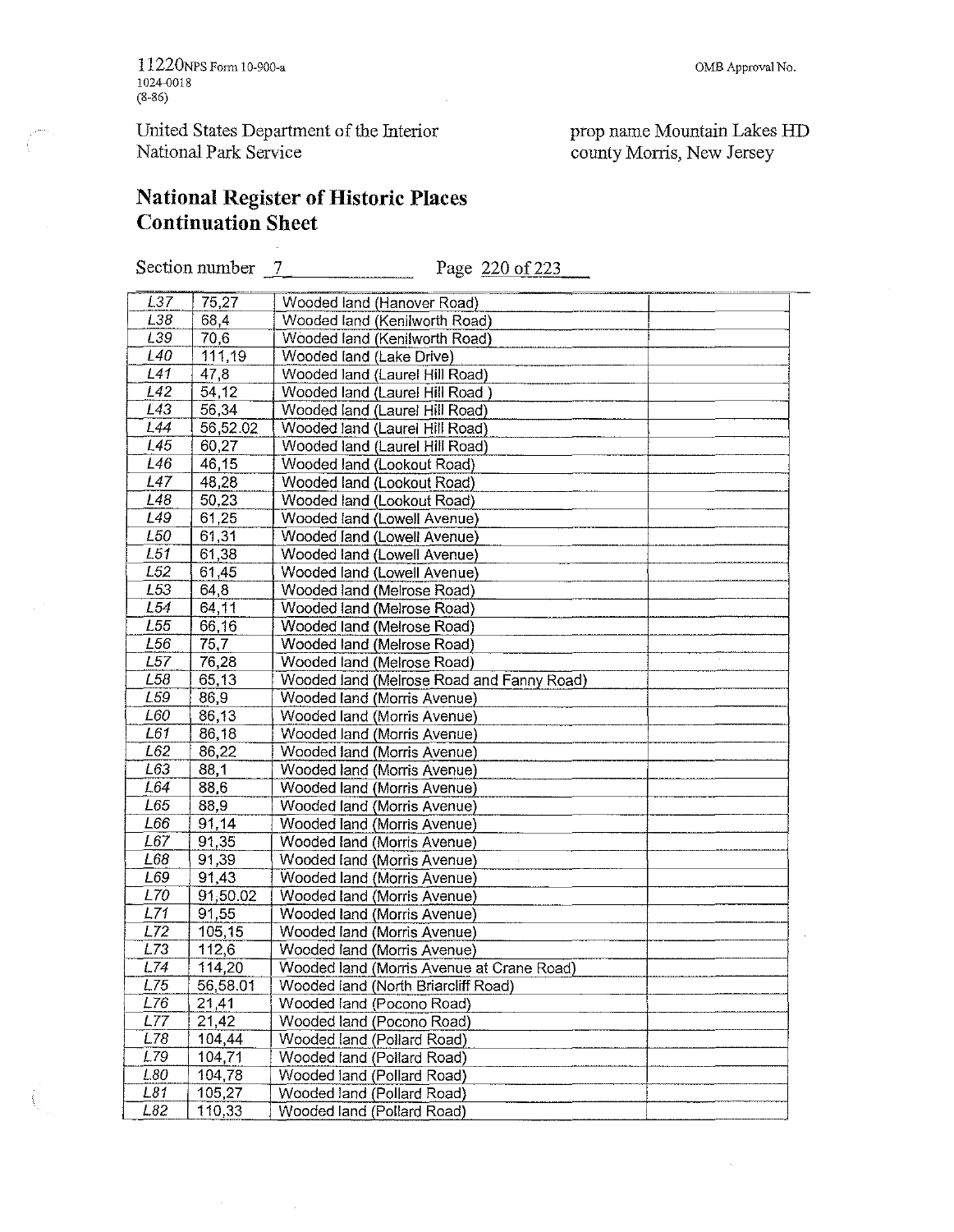11221NPS Form 10-900-a 1024-0018 (8-86)

United States Department of the Interior National Park Service

#### **ONlB Approval No.**

prop name Mountain Lakes HD county Morris, New Jersey

# **National Register** of Historic **Places Continuation Sheet**

Section number  $\boxed{7}$  Page 221 of 223

| L83                | 110,40         | Wooded land (Pollard Road)                                                                                                                                                                                                   |                   |
|--------------------|----------------|------------------------------------------------------------------------------------------------------------------------------------------------------------------------------------------------------------------------------|-------------------|
| L84                | 110,46         | Wooded land (Pollard Road)                                                                                                                                                                                                   |                   |
| L85                | 110,57         | Wooded land (Pollard Road)                                                                                                                                                                                                   |                   |
| L86                | 110,61         | Wooded land (Pollard Road)                                                                                                                                                                                                   |                   |
| L87                | 112,45         | Wooded land (Pollard Road)                                                                                                                                                                                                   |                   |
| L88                | 107,10         | Wooded land (Pollard Road and Baldwin Road)                                                                                                                                                                                  |                   |
| L89                | 114,1          | Wooded land (Raynold and Pocono Road)                                                                                                                                                                                        |                   |
| L90                | 111,10.0       | Wooded land (Rockaway Terrace)                                                                                                                                                                                               |                   |
|                    | 2              |                                                                                                                                                                                                                              |                   |
| L91                | 108,10         | Park and basketball courts (Romaine Road)                                                                                                                                                                                    | Contributing site |
| L92                | 136,2          | Crystal Lake Island (in middle of Crystal Lake)                                                                                                                                                                              | Contributing site |
| L93                | none           | Esplanade - Parkland. (Esplanade)                                                                                                                                                                                            | Contributing site |
|                    |                | This park is across from the train station, and was<br>designed to welcome New York City visitors with a<br>welcome reference to Central Park. It contains an<br>open grassy area and a surrounding pergola,                 |                   |
|                    |                | composed of stone piers with wood trellis attaching the<br>piers. It was originally built ca.1912, and renovated<br>ca. 2000. From the station three sets of stone stairs<br>lead to the Esplanade. Photo no. 11, 12. and H5 |                   |
| L94                | 80,1           | Frank B. Kaufmann Park (Boulevard)<br>Landscaped land, also some picnic tables                                                                                                                                               | Contributing site |
| L95                | 68,10<br>69,11 | Halsey A. Frederick Memorial Park (Kenilworth Road)<br>Wooded land and high school playing fields<br>(Kenilworth Road)                                                                                                       | Contributing site |
|                    | 88,17          | (Morris Avenue)                                                                                                                                                                                                              |                   |
| L96                | 131.3          | Island Beach Park (Boulevard)                                                                                                                                                                                                | Contributing site |
|                    |                | Artifical sandy island with gazebo. Gazebo was built<br>ca. 2000.                                                                                                                                                            |                   |
| L97                | 100,29         | Island Beach Park (Boulevard)<br>Parking area and playround                                                                                                                                                                  | Contributing site |
| L98                | 22,20          | Lyman Wilson Park, Speciman Grove (along<br>Boulevard from North Crane Road to block 22, lot<br>10.01)<br>(East Shore Road and Boulevard)                                                                                    | Contributing site |
| L99                | 81,15.02       | Memorial Park (Lake Drive)<br>Parkland with two small memorial markers for war<br>heroes                                                                                                                                     | Contributing site |
| $\overline{L}$ 100 | 101.30.0<br>2  | Midvale Boat Dock (Lake Drive)<br>Parkland, parking area and boatracks for small boat<br>storage.                                                                                                                            | Contributing site |
| L101               | 52,45<br>52,54 | Parkland (including Ogden Road, a paper street)<br>Sled run through wooded land                                                                                                                                              | Contributing site |
|                    | 52,52          |                                                                                                                                                                                                                              |                   |
| L <sub>102</sub>   | 138,1          | Boulevard Path (Elcock to Fanny Road)                                                                                                                                                                                        | Contributing site |

 $\sim$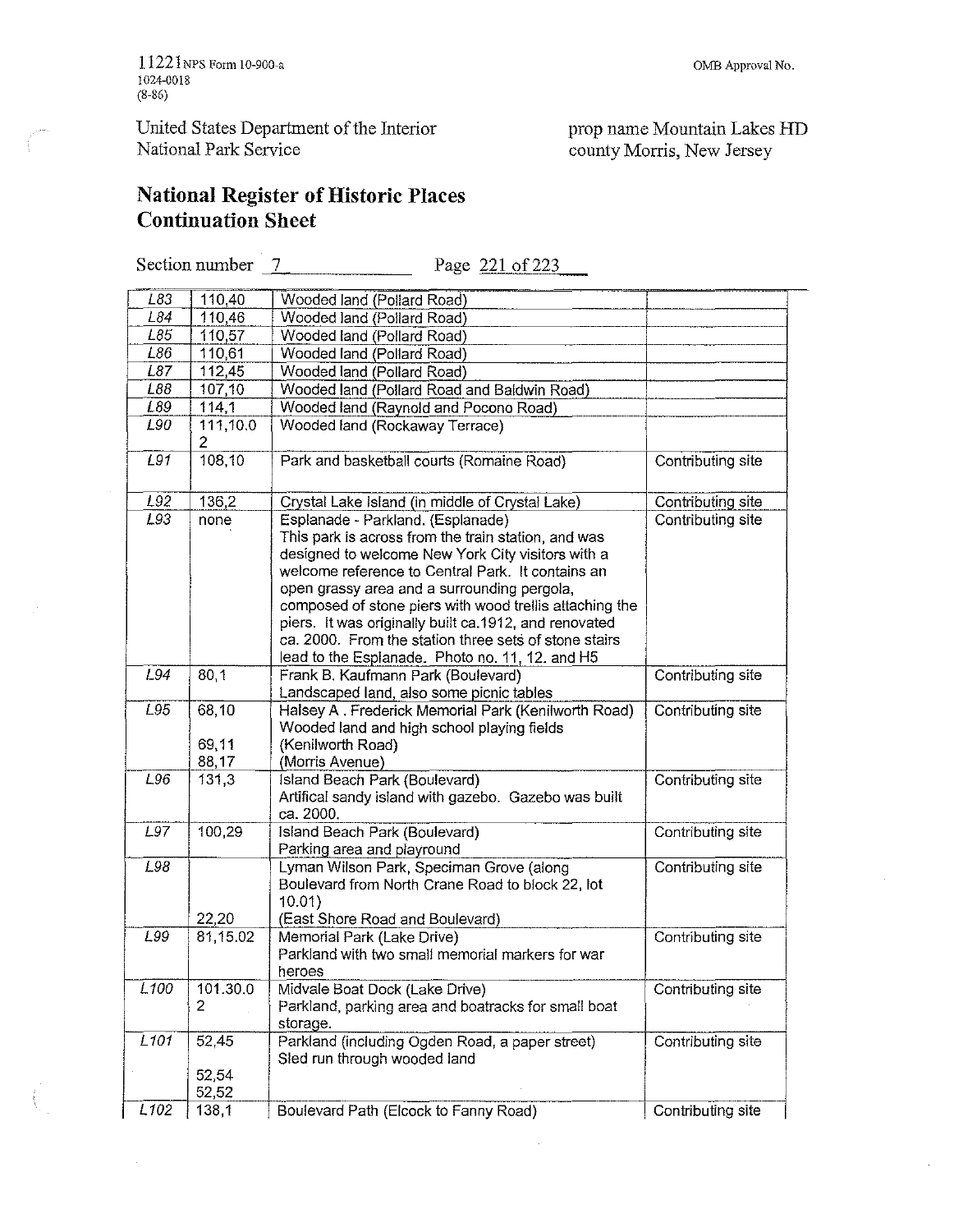#### **OMB Approval No.**

 $\hat{\mathbf{x}}$ 

prop name Mountain Lakes HD county Morris, New Jersey

 $\bar{z}$ 

#### **National Register** of Historic **Places Continuation Sheet**   $\hat{\mathcal{A}}$

Section number 7 Page 222 of 223

|                  |                  | Walkway and parkland                                                        |                   |
|------------------|------------------|-----------------------------------------------------------------------------|-------------------|
|                  | <b>None</b>      | Boulevard Path (North Crane Road to Elcock)                                 |                   |
|                  | 33,8.01          | Boulevard Park (Boulevard and North Crane Road)                             |                   |
|                  | 34,5             | Parkland (Boulevard)                                                        |                   |
|                  |                  | Wooded land                                                                 |                   |
| L103             | 52,19.02         | Parkland (Condit Road)                                                      | Contributing site |
|                  |                  | Wooded land                                                                 |                   |
| L <sub>104</sub> | $\overline{6,1}$ | Parkland (Crane Road and Route 46)                                          | Contributing site |
|                  |                  | Contains stone and stucco pier                                              |                   |
|                  |                  | Photo, no. 7                                                                |                   |
|                  |                  |                                                                             |                   |
| L <sub>105</sub> | 23,39            | Parkland (East Shore Road)                                                  | Contributing site |
| L <sub>106</sub> | 53,15            | Parkland (Laurel Hill Road)                                                 | Contributing site |
|                  |                  | Wooded land contiguous with sled run                                        |                   |
| L <sub>107</sub> | 23,56            | Parkland (North Pocono Road)                                                | Contributing site |
| L <sub>108</sub> | 23,71            | Parkland (North Pocono Road                                                 | Contributing site |
| L <sub>109</sub> | 52,13            | Parkland (Tower Hill Road)                                                  | Contributing site |
|                  |                  | Contiguous with sled run                                                    |                   |
| L <sub>110</sub> | 42,29            | Richard M. Wilcox Park (Crestview Road)                                     | Contributing site |
|                  |                  | Wooded land                                                                 |                   |
|                  | 27,4             | (Crestview Road)                                                            |                   |
|                  | 45,10            | (Crestview Road and Rock Lane)                                              |                   |
|                  | 32,1             | (East Shore Road)                                                           |                   |
|                  | 36,1             | (Glenwood Drive, a paper street)                                            |                   |
|                  | 35,1             | (Overlook Road)                                                             |                   |
|                  | 37,1             | (Locust Road, a paper street)                                               |                   |
|                  | 39,1             | (Longview Road a paper street)                                              |                   |
|                  | 39,22            | (Longview Road, a paper street)                                             |                   |
|                  | 40,1             | (Tower Hill Road)                                                           |                   |
|                  | 40,19            | (Tower Hill Road)                                                           |                   |
|                  | 41,1             | (Tower Hill Road)                                                           |                   |
|                  | 26,1             | Parkland (Off of Crestview Road)                                            |                   |
|                  | 27,26            | Parkland(Crestview Road)                                                    |                   |
|                  | 28,9             | Parkland (Crestview Road)                                                   |                   |
|                  | 29,1             | Parkland (W. Shore Road)                                                    |                   |
|                  | 29,2             | Parkland (W. Shore Road)                                                    |                   |
|                  | 31,29            | Parkland (Crystal Road)                                                     |                   |
|                  | 30,66            | Parkland (W. Shore Road)                                                    |                   |
|                  | 30,70            | Parkland (W. Shore Road)                                                    |                   |
|                  | 30,1             | Parkland (W. Shore Road)                                                    |                   |
|                  | 38,12            | (Woodcliff Road, a paper street)                                            |                   |
| 1111             | 108,1            | Romaine Parking Lot (Midvale Road and Romaine                               | Contributing site |
|                  |                  | Road)                                                                       |                   |
|                  |                  | The Cove (Morris Avenue)                                                    | Contributing site |
|                  |                  |                                                                             |                   |
| L112             | 131,2            |                                                                             |                   |
| L113             | 86,24            | Landscaped parkland<br>The Pit - Parkland and playing field (Bellvale Road) | Contributing site |